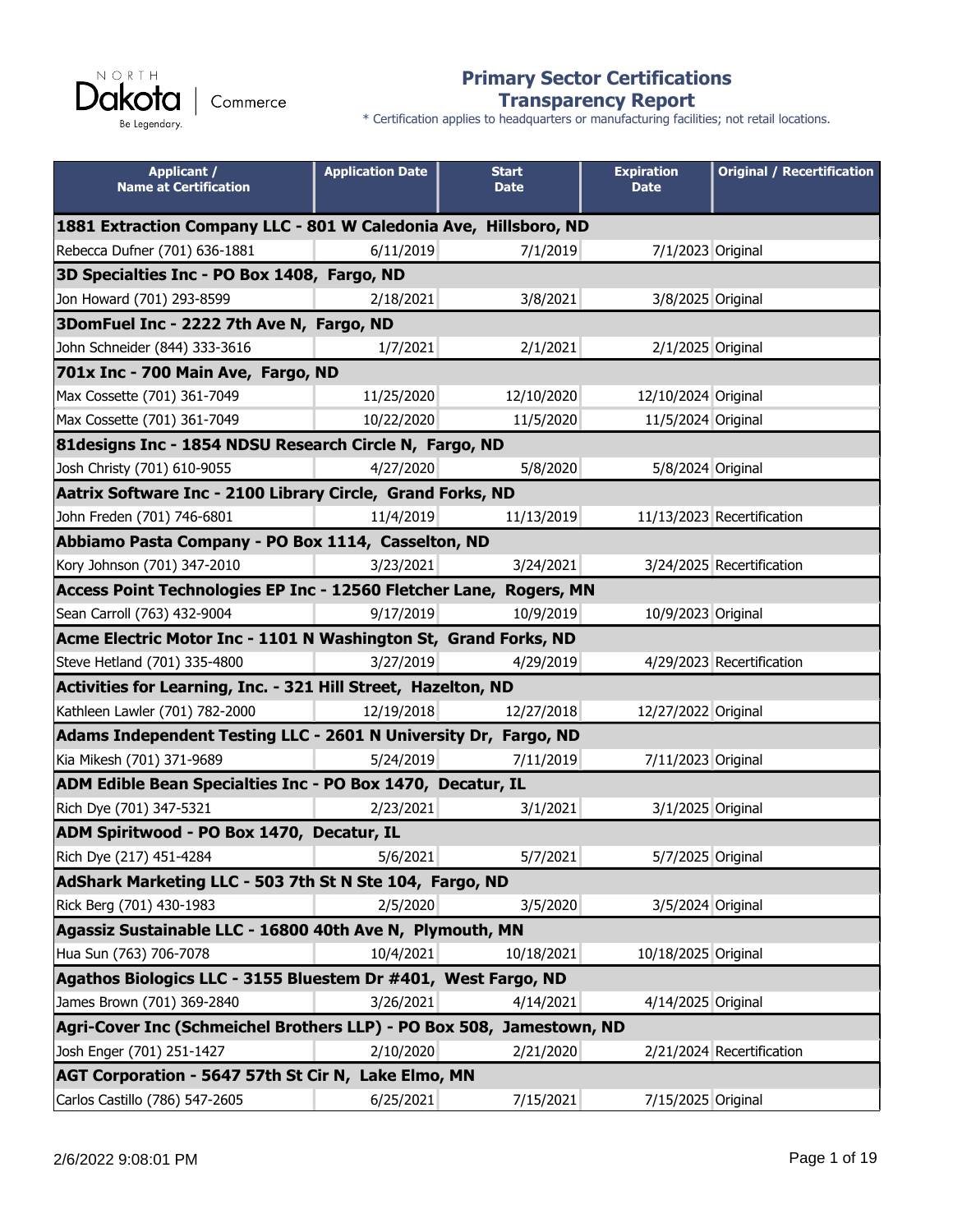#### **Primary Sector Certifications Transparency Report**

| <b>Applicant /</b><br><b>Name at Certification</b>                              | <b>Application Date</b> | <b>Start</b><br><b>Date</b> | <b>Expiration</b><br><b>Date</b> | <b>Original / Recertification</b> |  |
|---------------------------------------------------------------------------------|-------------------------|-----------------------------|----------------------------------|-----------------------------------|--|
| AGT Foods USA - Minot - 1611 E Century Ave Ste 102, Bismarck, ND                |                         |                             |                                  |                                   |  |
| Eric Bartsch (701) 751-1623                                                     | 1/19/2021               | 2/1/2021                    |                                  | 2/1/2025 Recertification          |  |
| AIC Energy Corp - PO Box 299, Trenton, ND                                       |                         |                             |                                  |                                   |  |
| John Melk (702) 508-1909                                                        | 8/31/2020               | 10/1/2020                   | 10/1/2024 Original               |                                   |  |
| Air Seeder Parts, LLC - 4216 Gateway Dr, Grand Forks, ND                        |                         |                             |                                  |                                   |  |
| Andrew Altepeter (701) 741-3208                                                 | 1/10/2019               | 1/15/2019                   | 1/15/2023 Original               |                                   |  |
| Airtonomy Inc - 4200 James Ray Dr, Grand Forks, ND                              |                         |                             |                                  |                                   |  |
| Pete Haga (701) 330-0157                                                        | 10/7/2021               | 10/18/2021                  | 10/18/2025 Original              |                                   |  |
| Aldevron LLC - 4837 Amber Valley Pkwy, Fargo, ND                                |                         |                             |                                  |                                   |  |
| Kami Muchow (701) 297-9256                                                      | 5/21/2019               | 6/5/2019                    |                                  | 6/5/2023 Recertification          |  |
| Altasciences Clinical Fargo LLC - 4837 Amber Valley Parkway, Fargo, ND          |                         |                             |                                  |                                   |  |
| Matthew Johnson (701) 551-3737                                                  | 2/15/2019               | 6/5/2019                    | 6/5/2023 Original                |                                   |  |
| Amber Waves Inc - 11 South Ave W, Richardton, ND                                |                         |                             |                                  |                                   |  |
| Jody Hoff (701) 974-4230                                                        | 1/20/2020               | 2/10/2020                   | 2/10/2024 Original               |                                   |  |
| Anchor Ingredients Co LLC - 4876 Rocking Horse Circle S, Fargo, ND              |                         |                             |                                  |                                   |  |
| Seth Novak (701) 499-1480                                                       | 12/17/2020              | 12/30/2020                  |                                  | 12/30/2024 Recertification        |  |
| APLD - JTND Phase II LLC - 3811 Turtle Creek Blvd Ste 2100, Dallas, TX          |                         |                             |                                  |                                   |  |
| David Rench (214) 427-1706                                                      | 11/9/2021               | 11/29/2021                  | 11/29/2025 Original              |                                   |  |
| APLD Hosting LLC - 3811 Turtle Creek Blvd Ste 2100, Dallas, TX                  |                         |                             |                                  |                                   |  |
| David Rench (214) 427-1706                                                      | 6/28/2021               | 7/9/2021                    | 7/9/2025 Original                |                                   |  |
| Appareo IoT LLC - 1810 NDSU Research Circle N, Fargo, ND                        |                         |                             |                                  |                                   |  |
| Alan Fowler (701) 799-1433                                                      | 2/24/2020               | 3/2/2020                    | 3/2/2024 Original                |                                   |  |
| ARC Metal Forming - 2448 41st Ave S, Grand Forks, ND                            |                         |                             |                                  |                                   |  |
| Ryan Barstad (701) 770-7100                                                     | 9/11/2018               | 9/17/2018                   | 9/17/2022 Original               |                                   |  |
| Arrow Industries LLC - 530 E 5th St, Neche, ND                                  |                         |                             |                                  |                                   |  |
| Lance Symington (701) 886-7722                                                  | 1/24/2020               | 3/5/2020                    | 3/5/2024 Original                |                                   |  |
| ASR LLC - 1174 38th Ave S, Grand Forks, ND                                      |                         |                             |                                  |                                   |  |
| Paul Carlson (701) 741-7160                                                     | 7/22/2019               | 8/5/2019                    | 8/5/2023 Original                |                                   |  |
| Associated Potato Growers Inc - 2001 N 6th St, Grand Forks, ND                  |                         |                             |                                  |                                   |  |
| Bryan Miller (701) 775-4614                                                     | 9/3/2019                | 9/24/2019                   | 9/24/2023 Original               |                                   |  |
| Atlantic Drone Pros LLC - 2605 Whispering Oaks Terrace,                         |                         | Midlothian, VA              |                                  |                                   |  |
| Keith Mottas (804) 479-0046                                                     | 1/3/2021                | 1/11/2021                   | 1/11/2025 Original               |                                   |  |
| Ayurvedic Resources LLC - PO Box 742, Hillsboro, ND                             |                         |                             |                                  |                                   |  |
| Jaia Ram (701) 289-0660                                                         | 5/15/2018               | 6/26/2018                   | 6/26/2022 Original               |                                   |  |
| Baker Boy Bake Shop, Inc. - 170 GTA Dr, Dickinson, ND                           |                         |                             |                                  |                                   |  |
| Melissa Krehilk (701) 225-4444                                                  | 8/28/2018               | 12/23/2018                  |                                  | 12/23/2022 Recertification        |  |
| Bayer Northern Production Co LLC - 800 N Lindbergh Blvd C/O G5EE, St. Louis, MO |                         |                             |                                  |                                   |  |
| Jeff McFarland (701) 282-7338                                                   | 2/3/2021                | 2/22/2021                   |                                  | 2/22/2025 Recertification         |  |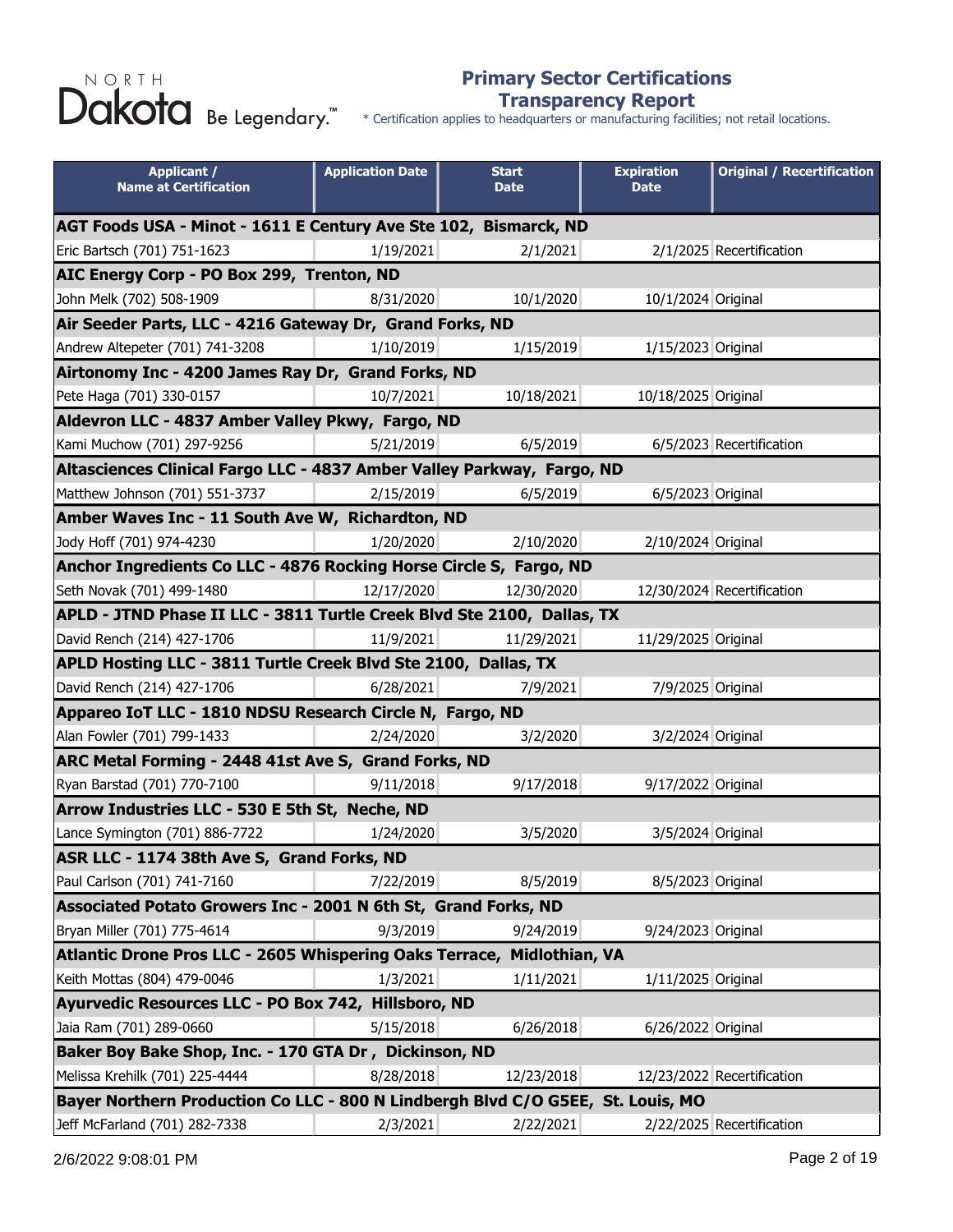#### **Primary Sector Certifications Transparency Report**

\* Certification applies to headquarters or manufacturing facilities; not retail locations.

| <b>Applicant /</b><br><b>Name at Certification</b>              | <b>Application Date</b> | <b>Start</b><br><b>Date</b> | <b>Expiration</b><br><b>Date</b> | <b>Original / Recertification</b> |
|-----------------------------------------------------------------|-------------------------|-----------------------------|----------------------------------|-----------------------------------|
| Be More Colorful LLC - PO Box 1350, Fargo, ND                   |                         |                             |                                  |                                   |
| Matthew Chaussee (701) 238-9167                                 | 10/26/2021              | 11/3/2021                   | 11/3/2025 Original               |                                   |
| Better Than Brands - 2962 Forest Lake Dr, Westlake, OH          |                         |                             |                                  |                                   |
| Tibor Kalnoki-Kis (440) 829-5556                                | 10/31/2019              | 11/26/2019                  | 11/26/2023 Original              |                                   |
| Better Than Brands LLC - 2962 Forest Lake Dr, Westlake, OH      |                         |                             |                                  |                                   |
| Tibor Kalnoki-Kis (440) 829-5556                                | 3/5/2021                | 3/12/2021                   | 3/12/2025 Original               |                                   |
| Big Woods Electric Motor - 875 8th Avenue South, Wahpeton, ND   |                         |                             |                                  |                                   |
| Charles Big Wood (701) 642-3145                                 | 3/4/2019                | 3/27/2019                   |                                  | 3/27/2023 Recertification         |
| Binford Fisheries - 305 Whinery St, Binford, ND                 |                         |                             |                                  |                                   |
| Eva Luk                                                         | 6/26/2018               | 8/1/2018                    | 8/1/2022 Original                |                                   |
| Bio-Sunn Technologies, Inc. - PO Box 994, Garrison, ND          |                         |                             |                                  |                                   |
| Lewis Bauer (701) 337-5315                                      | 8/3/2018                | 8/7/2018                    | 8/7/2022 Original                |                                   |
| Blue Flint Ethanol LLC - 2841 3rd St SW, Underwood, ND          |                         |                             |                                  |                                   |
| Jeff Zueger (701) 442-7500                                      | 9/30/2020               | 10/1/2020                   | 10/1/2024 Original               |                                   |
| BNG Holdings Inc - 3285 47th St S, Fargo, ND                    |                         |                             |                                  |                                   |
| Jason Gingerich (701) 526-3539                                  | 3/26/2020               | 4/6/2020                    |                                  | 4/6/2024 Recertification          |
| Border States Industries Inc - PO Box 2767, Fargo, ND           |                         |                             |                                  |                                   |
| Rachel Schall (701) 293-5834                                    | 6/12/2020               | 6/29/2020                   |                                  | 6/29/2024 Recertification         |
| Botlink LLC - 201 N 5th St Ste 1500, Fargo, ND                  |                         |                             |                                  |                                   |
| Brad Thurow (701) 412-2988                                      | 3/5/2021                | 4/5/2021                    |                                  | 4/5/2025 Recertification          |
| Branick Industries Inc - PO Box 1937, Fargo, ND                 |                         |                             |                                  |                                   |
| Tom Bolgrean (701) 281-8888                                     | 6/20/2019               | 7/1/2019                    |                                  | 7/1/2023 Recertification          |
| Brilliant Software Inc - 1854 NDSU Research Circle N, Fargo, ND |                         |                             |                                  |                                   |
| John Schellenberg (701) 866-8256                                | 2/12/2021               | 3/8/2021                    | 3/8/2025 Original                |                                   |
| BRI-TON, Inc - 13172 Highway 27, Lisbon, ND                     |                         |                             |                                  |                                   |
| Brian Shelton (701) 683-3002                                    | 1/29/2021               | 2/23/2021                   | 2/23/2025 Original               |                                   |
| Brookins Clutch & Transmission LLC - PO Box 701, West Fargo, ND |                         |                             |                                  |                                   |
| Gail Brookins (701) 809-2750                                    | 3/11/2020               | 4/6/2020                    | 4/6/2024 Original                |                                   |
| Bushel Inc - 503 7th St N Ste 300, Fargo, ND                    |                         |                             |                                  |                                   |
| Maribeth Joraanstad (701) 369-0633                              | 5/26/2021               | 6/7/2021                    |                                  | 6/7/2025 Recertification          |
| <b>BWR Innovations LLC - 3471 S University Dr, Fargo, ND</b>    |                         |                             |                                  |                                   |
| Joel Jorgenson (701) 205-3103                                   | 8/13/2019               | 9/4/2019                    | 9/4/2023 Original                |                                   |
| c2renew, Inc. - 1854 NDSU Research Circle, Fargo, ND            |                         |                             |                                  |                                   |
| Corey Kratcha (701) 899-0237                                    | 2/3/2021                | 2/23/2021                   |                                  | 2/23/2025 Recertification         |
| Cabinet Refresh Inc - 4100 Hagen Ave Ste F, Bismarck, ND        |                         |                             |                                  |                                   |
| Chris Reinicke (701) 202-9692                                   | 3/1/2018                | 3/13/2018                   | 3/13/2022 Original               |                                   |
| Cargill Incorporated - 250 7th St NE, West Fargo, ND            |                         |                             |                                  |                                   |
| Michael Cash (701) 282-1651                                     | 1/22/2018               | 2/21/2018                   | 2/21/2022 Original               |                                   |

2/6/2022 9:08:01 PM Page 3 of 19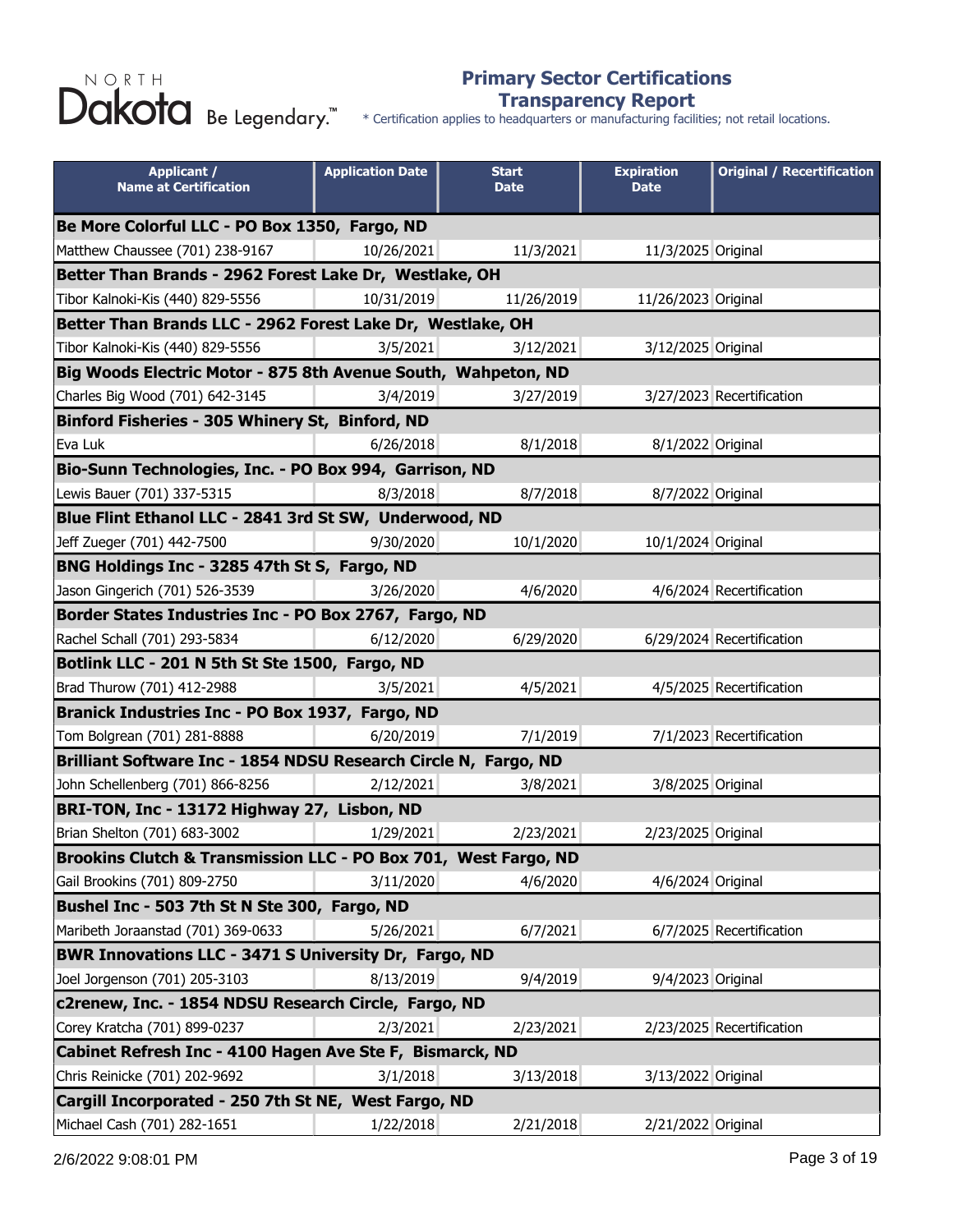#### **Primary Sector Certifications Transparency Report**

| <b>Applicant /</b><br><b>Name at Certification</b>                     | <b>Application Date</b> | <b>Start</b><br><b>Date</b> | <b>Expiration</b><br><b>Date</b> | <b>Original / Recertification</b> |  |
|------------------------------------------------------------------------|-------------------------|-----------------------------|----------------------------------|-----------------------------------|--|
| Cass-Clay Creamery Inc - PO Box 3126, Fargo, ND                        |                         |                             |                                  |                                   |  |
| Scott Boll (701) 293-6455                                              | 9/17/2018               | 8/22/2018                   | 8/22/2022 Original               |                                   |  |
| Central Valley Bean Coop - PO Box 162, Buxton, ND                      |                         |                             |                                  |                                   |  |
| Daniel Fuglesten (701) 847-2622                                        | 11/9/2017               | 2/27/2018                   | 2/27/2022 Original               |                                   |  |
| Cerilon GTL Inc -,,                                                    |                         |                             |                                  |                                   |  |
| Nicolaas Duursema (587) 227-8441                                       | 9/7/2021                | 9/13/2021                   | 9/13/2025 Original               |                                   |  |
| Cerilon GTL ND Inc - , ,                                               |                         |                             |                                  |                                   |  |
| Ron Opperman (587) 215-8251                                            | 11/10/2021              | 11/15/2021                  | 11/15/2025 Original              |                                   |  |
| Checkable Medical Incorporated - 1069 49th Ter. W, West Fargo, ND      |                         |                             |                                  |                                   |  |
| Patty Post (952) 242-4654                                              | 10/10/2020              | 11/5/2020                   | 11/5/2024 Original               |                                   |  |
| ChenPo LLC - 122 1/2 N Broadway, Fargo, ND                             |                         |                             |                                  |                                   |  |
| Chris Shellenbarger (701) 552-9496                                     | 7/10/2017               | 7/17/2017                   | 7/17/2022 Original               |                                   |  |
| CI Sport Inc - PO Box 2043, Fargo, ND                                  |                         |                             |                                  |                                   |  |
| Randy Thorson (701) 239-5956                                           | 8/26/2021               | 9/9/2021                    |                                  | 9/9/2025 Recertification          |  |
| Clark Equipment Company (dba Bobcat) - PO Box 6000, West Fargo, ND     |                         |                             |                                  |                                   |  |
| Kathleen Merkel (701) 241-8700                                         | 11/15/2018              | 11/26/2018                  |                                  | 11/26/2022 Recertification        |  |
| Clean Republic LLC - 5515 University Ave, Grand Forks, ND              |                         |                             |                                  |                                   |  |
| Yong Hou (218) 779-3136                                                | 4/16/2018               | 5/15/2018                   | 5/15/2022 Original               |                                   |  |
| CleanAirBNBs.com LLC - 200 W Main Ave, Bismarck, ND                    |                         |                             |                                  |                                   |  |
| Corey Schick (701) 226-8160                                            | 10/17/2020              | 11/5/2020                   | 11/5/2024 Original               |                                   |  |
| Clifton Technologies LLC - PO Box 9495, Fargo, ND                      |                         |                             |                                  |                                   |  |
| Bonnie Novak (701) 235-1121                                            | 5/16/2018               | 6/26/2018                   |                                  | 6/26/2022 Recertification         |  |
| Cloverdale Foods Company - PO Box 667, Mandan, ND                      |                         |                             |                                  |                                   |  |
| Miranda Bergquist (701) 663-9511                                       | 2/26/2018               | 3/13/2018                   |                                  | 3/13/2022 Recertification         |  |
| Cobra Hose Inc - PO Box 5120, Fargo, ND                                |                         |                             |                                  |                                   |  |
| Rick DeHaan (701) 234-0100                                             | 12/31/2018              | 1/15/2019                   |                                  | 1/15/2023 Recertification         |  |
| CoJack Snack and Pack LLC - 6131 57th Ave NE, Leeds, ND                |                         |                             |                                  |                                   |  |
| Brian Engstrom (701) 446-2398                                          | 1/28/2019               | 2/28/2019                   | 2/28/2023 Original               |                                   |  |
| Community Bio-Garden's Inc. - PO Box 123, Strasburg, ND                |                         |                             |                                  |                                   |  |
| Laurie Donnell (469) 258-8722                                          | 8/15/2019               | 9/26/2019                   | 9/26/2023 Original               |                                   |  |
| ConnectWhere Enterprises, LLC - 1854 NDSU Research Circle N, Fargo, ND |                         |                             |                                  |                                   |  |
| Steve Goldmann (612) 400-2126                                          | 8/30/2019               | 9/10/2019                   | 9/10/2023 Original               |                                   |  |
| Contract Manufacturing Services Inc - PO Box 11096, Fargo, ND          |                         |                             |                                  |                                   |  |
| Adam Fischer (701) 371-9169                                            | 2/8/2021                | 3/5/2021                    | 3/5/2025 Original                |                                   |  |
| Core Counts LLC - 2318 39th St S, Moorhead, MN                         |                         |                             |                                  |                                   |  |
| Sarah West (701) 318-9518                                              | 3/8/2021                | 3/24/2021                   | 3/24/2025 Original               |                                   |  |
| Core Scientific Inc - 2800 Northrup Way Ste 220, Bellevue, WA          |                         |                             |                                  |                                   |  |
| Lynn Burgener (425) 822-1466                                           | 2/22/2021               | 2/23/2021                   | 2/23/2025 Original               |                                   |  |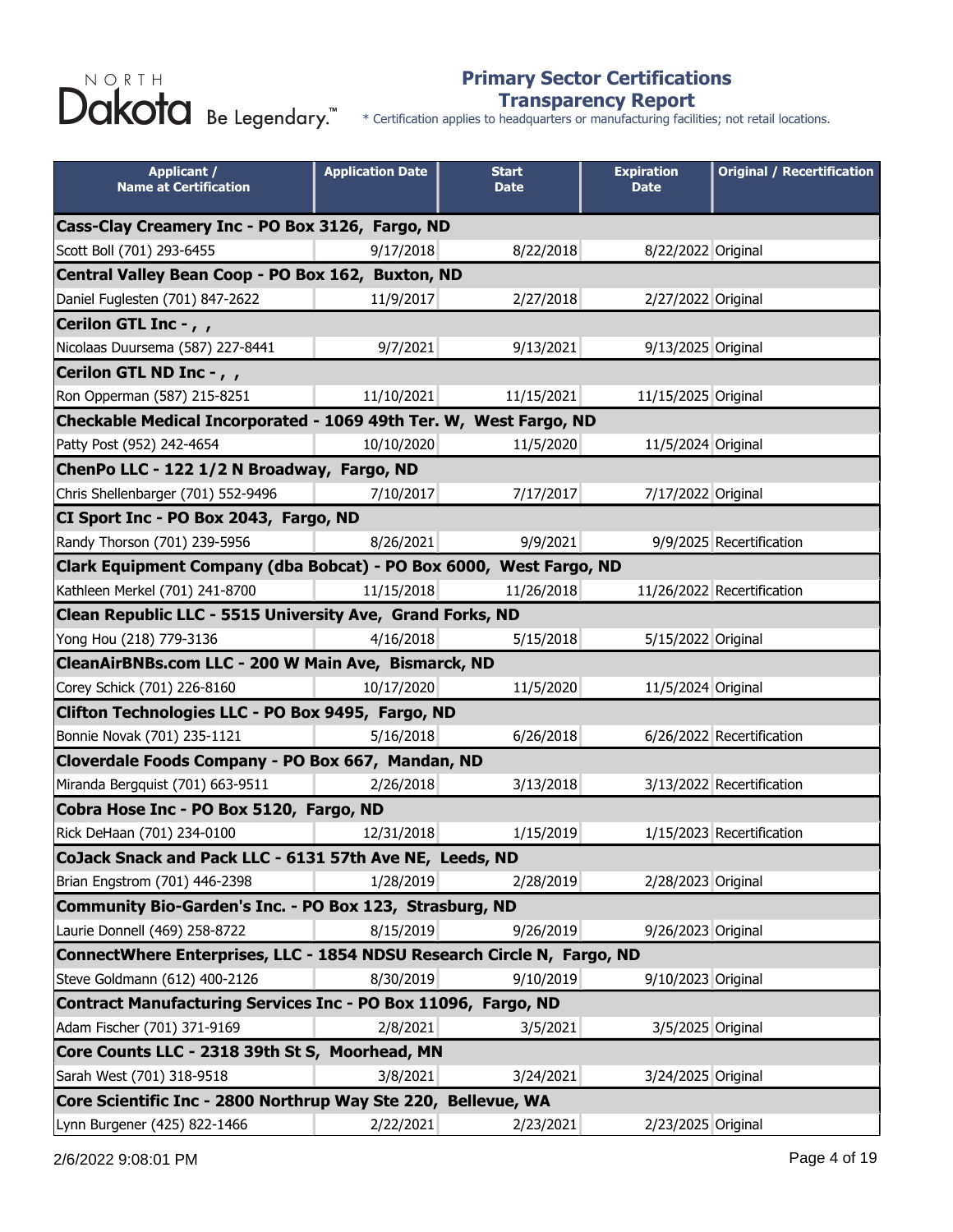#### **Primary Sector Certifications Transparency Report**

| <b>Applicant /</b><br><b>Name at Certification</b>             | <b>Application Date</b> | <b>Start</b><br><b>Date</b> | <b>Expiration</b><br><b>Date</b> | <b>Original / Recertification</b> |
|----------------------------------------------------------------|-------------------------|-----------------------------|----------------------------------|-----------------------------------|
| Corvent Medical Inc - 2326 Walsh Ave, Santa Clara, CA          |                         |                             |                                  |                                   |
| Travis Murphy (612) 670-3871                                   | 8/13/2021               | 8/24/2021                   | 8/24/2025 Original               |                                   |
| Countrywide Sanitation Co - PO Box 5551, Grand Forks, ND       |                         |                             |                                  |                                   |
| Rachel Gornowicz (701) 772-3344                                | 4/18/2018               | 5/15/2018                   |                                  | 5/15/2022 Recertification         |
| Crary Industries Inc - 237 12th St NW, West Fargo, ND          |                         |                             |                                  |                                   |
| Joe Zurn (701) 282-5520                                        | 12/8/2021               | 12/28/2021                  |                                  | 12/28/2025 Recertification        |
| Crusoe Energy Systems Inc - 1660 17th St Ste 350, Denver, CO   |                         |                             |                                  |                                   |
| Charles Cavness (720) 837-5099                                 | 7/21/2020               | 8/14/2020                   | 8/14/2024 Original               |                                   |
| CtrlStack Inc - 700 Larkspur Landing Cir Ste 199, Larkspur, CA |                         |                             |                                  |                                   |
| Dev Nag (415) 272-9525                                         | 12/13/2021              | 12/27/2021                  | 12/27/2025 Original              |                                   |
| Custom Graphics Inc - PO Box 9734, Fargo, ND                   |                         |                             |                                  |                                   |
| Zach Paxton (701) 237-5685                                     | 5/16/2018               | 7/24/2018                   |                                  | 7/24/2022 Recertification         |
| Dakota Air Parts Intl Inc - 1801 23rd Ave N Ste 119, Fargo, ND |                         |                             |                                  |                                   |
| Shawn Johnston (701) 297-9999                                  | 3/3/2021                | 3/8/2021                    |                                  | 3/8/2025 Recertification          |
| Dakota BuiltWell LLC - JMS Aviation Park, Jamestown, ND        |                         |                             |                                  |                                   |
| TJ Hammerstrom (612) 382-6333                                  | 11/22/2021              | 12/28/2021                  | 12/28/2025 Original              |                                   |
| Dakota EcoBeef LLP - 481 175 Ave. NW, Baldwin, ND              |                         |                             |                                  |                                   |
| Jacob Carlson (701) 989-9940                                   | 2/2/2018                | 6/26/2018                   | 6/26/2022 Original               |                                   |
| Dakota Specialty Milling Inc - PO Box 46, Fargo, ND            |                         |                             |                                  |                                   |
| Bryan Hendricks (701) 282-9656                                 | 12/4/2020               | 12/30/2020                  |                                  | 12/30/2024 Recertification        |
| Dakota Spirit AgEnergy LLC - PO Box 66, Spiritwood, ND         |                         |                             |                                  |                                   |
| Jeff Zueger (701) 251-3900                                     | 3/8/2021                | 3/10/2021                   |                                  | 3/10/2025 Recertification         |
| Dakota Yeast LLC - 18175 Red River Rd W, Wahpeton, ND          |                         |                             |                                  |                                   |
| Darl DeCent (701) 642-3300                                     | 5/14/2018               | 6/26/2018                   | 6/26/2022 Original               |                                   |
| DakTech Inc - 3502 36th St SW, Fargo, ND                       |                         |                             |                                  |                                   |
| Mike Hegg (701) 282-6686                                       | 6/2/2021                | 6/14/2021                   |                                  | 6/14/2025 Recertification         |
| Degelman Industries USA Ltd - PO Box 818, Hillsboro, ND        |                         |                             |                                  |                                   |
| Stephanie Smith (701) 636-1876                                 | 10/15/2018              | 10/24/2018                  |                                  | 10/24/2022 Recertification        |
| Delta Vacations, LLC - 700 South Central Ave, Atlanta, GA      |                         |                             |                                  |                                   |
| Marie Hew (404) 559-2153                                       | 3/26/2019               | 3/27/2019                   | 3/27/2023 Original               |                                   |
| DFC Company - PO Box 1408, Fargo, ND                           |                         |                             |                                  |                                   |
| Daniel Otto (701) 476-8502                                     | 9/10/2018               | 9/14/2018                   | 9/14/2022 Original               |                                   |
| Digital Stream Energy Inc - 160 Federal St 18th Fl, Boston, MA |                         |                             |                                  |                                   |
| Jonathan Chaluts (516) 398-9044                                | 6/4/2020                | 6/29/2020                   | 6/29/2024 Original               |                                   |
| Discovery Benefits Inc - 4321 20th Ave S, Fargo, ND            |                         |                             |                                  |                                   |
| John Biwer (701) 239-6210                                      | 4/24/2018               | 5/15/2018                   |                                  | 5/15/2022 Recertification         |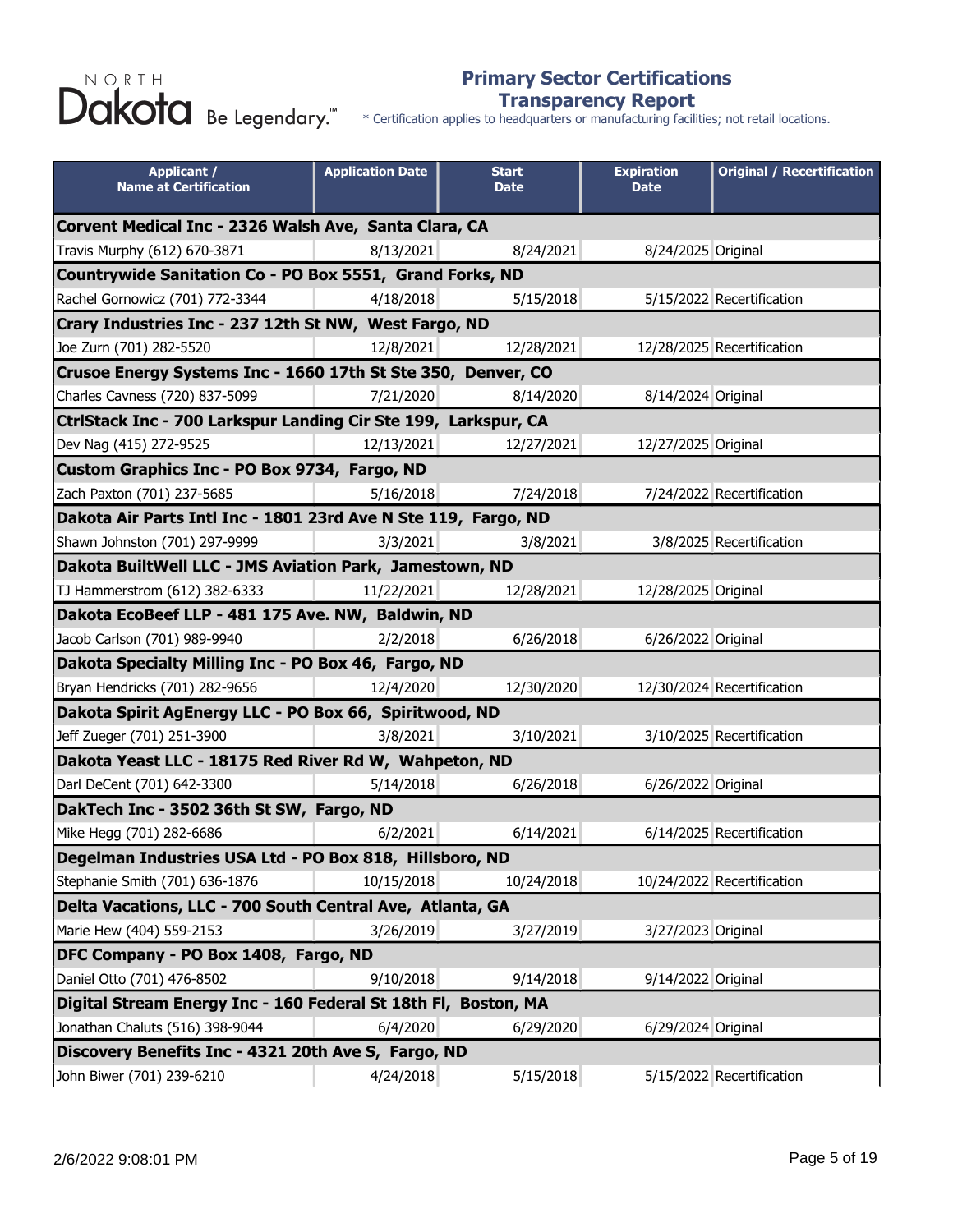#### **Primary Sector Certifications Transparency Report**

| <b>Applicant /</b><br><b>Name at Certification</b>                         | <b>Application Date</b> | <b>Start</b><br><b>Date</b> | <b>Expiration</b><br><b>Date</b> | <b>Original / Recertification</b> |  |
|----------------------------------------------------------------------------|-------------------------|-----------------------------|----------------------------------|-----------------------------------|--|
| Do LLC - 444 W Willis St #103, Detroit, MI                                 |                         |                             |                                  |                                   |  |
| Heather Haukaas McDougall (651) 271-<br>5101                               | 1/22/2021               | 4/14/2021                   | 4/14/2025 Original               |                                   |  |
| dogIDs, LLC - 503 7th St N Ste 001, Fargo, ND                              |                         |                             |                                  |                                   |  |
| Shelby Cochran (701) 277-4939                                              | 2/13/2017               | 3/13/2018                   |                                  | 3/13/2022 Recertification         |  |
| Donordock - 1114 24th Ave W, West Fargo, ND                                |                         |                             |                                  |                                   |  |
| Mathew Bitzegaio (701) 212-7468                                            | 4/11/2019               | 4/29/2019                   | 4/29/2023 Original               |                                   |  |
| Eide Bailly LLP - PO Box 2545, Fargo, ND                                   |                         |                             |                                  |                                   |  |
| Karla Wilson (701) 239-8500                                                | 2/20/2018               | 3/21/2018                   | 3/21/2022 Original               |                                   |  |
| ELF Technology LLC - 4200 James Ray Dr, Grand Forks, ND                    |                         |                             |                                  |                                   |  |
| James Rickson (715) 222-4187                                               | 1/12/2021               | 3/8/2021                    | 3/8/2025 Original                |                                   |  |
| Elinor Coatings - 1854 NDSU Research Cir N, Fargo, ND                      |                         |                             |                                  |                                   |  |
| Holly Anderson (701) 499-3635                                              | 10/25/2019              | 11/5/2019                   |                                  | 11/5/2023 Recertification         |  |
| Enlightapp Inc - 556 23rd St E #203, West Fargo, ND                        |                         |                             |                                  |                                   |  |
| Dieumerci Christel (701) 541-9724                                          | 8/5/2020                | 10/1/2020                   | 10/1/2024 Original               |                                   |  |
| eOne Integrated Business Solutions LLC - 2632 47th St S Ste 111, Fargo, ND |                         |                             |                                  |                                   |  |
| Martin/Saundra Olsen/Sperle (888) 319-<br>3663                             | 1/29/2018               | 2/21/2018                   | 2/21/2022 Original               |                                   |  |
| <b>EPIC Solutions Inc - 2811 Fiechtner Dr S, Fargo, ND</b>                 |                         |                             |                                  |                                   |  |
| Jeff Wilkens (701) 277-9017                                                | 8/6/2021                | 8/11/2021                   |                                  | 8/11/2025 Recertification         |  |
| EV Life US LLC - 33 S 3rd St, Grand Forks, ND                              |                         |                             |                                  |                                   |  |
| Robert Byrne (929) 312-6919                                                | 2/12/2021               | 3/12/2021                   | 3/12/2025 Original               |                                   |  |
| EXA Inc - $, \, ,$                                                         |                         |                             |                                  |                                   |  |
| Etienne Snyman (403) 968-8333                                              | 1/27/2021               | 2/1/2021                    | 2/1/2025 Original                |                                   |  |
| EZ-Spot-UR - 803 25th St N, Fargo, ND                                      |                         |                             |                                  |                                   |  |
| Earl Emerson (701) 282-2732                                                | 12/10/2018              | 12/27/2018                  |                                  | 12/27/2022 Recertification        |  |
| Fabricators Unlimited Inc - PO Box 1728, Fargo, ND                         |                         |                             |                                  |                                   |  |
| Michael Leitner (701) 235-1185                                             | 3/25/2021               | 4/14/2021                   | 4/14/2025 Original               |                                   |  |
| Fargo Additive Manufacturing Equipment 3D LLC - 1001 25th St N, Fargo, ND  |                         |                             |                                  |                                   |  |
| John Olhoft (701) 356-4188                                                 | 5/28/2021               | 6/14/2021                   | 6/14/2025 Original               |                                   |  |
| Fargo Truss Systems Inc - 1208 Main Ave W, West Fargo, ND                  |                         |                             |                                  |                                   |  |
| Tim Wolf (701) 281-0871                                                    | 1/25/2019               | 2/5/2019                    |                                  | 2/5/2023 Recertification          |  |
| FarmQA Inc - 1854 NDSU Research Cir N, Fargo, ND                           |                         |                             |                                  |                                   |  |
| Thor Iverson (719) 359-2038                                                | 6/28/2021               | 6/30/2021                   |                                  | 6/30/2025 Recertification         |  |
| Financial Business Systems Inc - PO Box 3163, Fargo, ND                    |                         |                             |                                  |                                   |  |
| Joelle Staller (701) 235-7300                                              | 4/20/2020               | 4/21/2020                   |                                  | 4/21/2024 Recertification         |  |
| Firebird Artisan Mills - 500 N St W, Harvey, ND                            |                         |                             |                                  |                                   |  |
| Brady Eckart (701) 324-4330                                                | 9/27/2018               | 10/15/2018                  |                                  | 10/15/2022 Recertification        |  |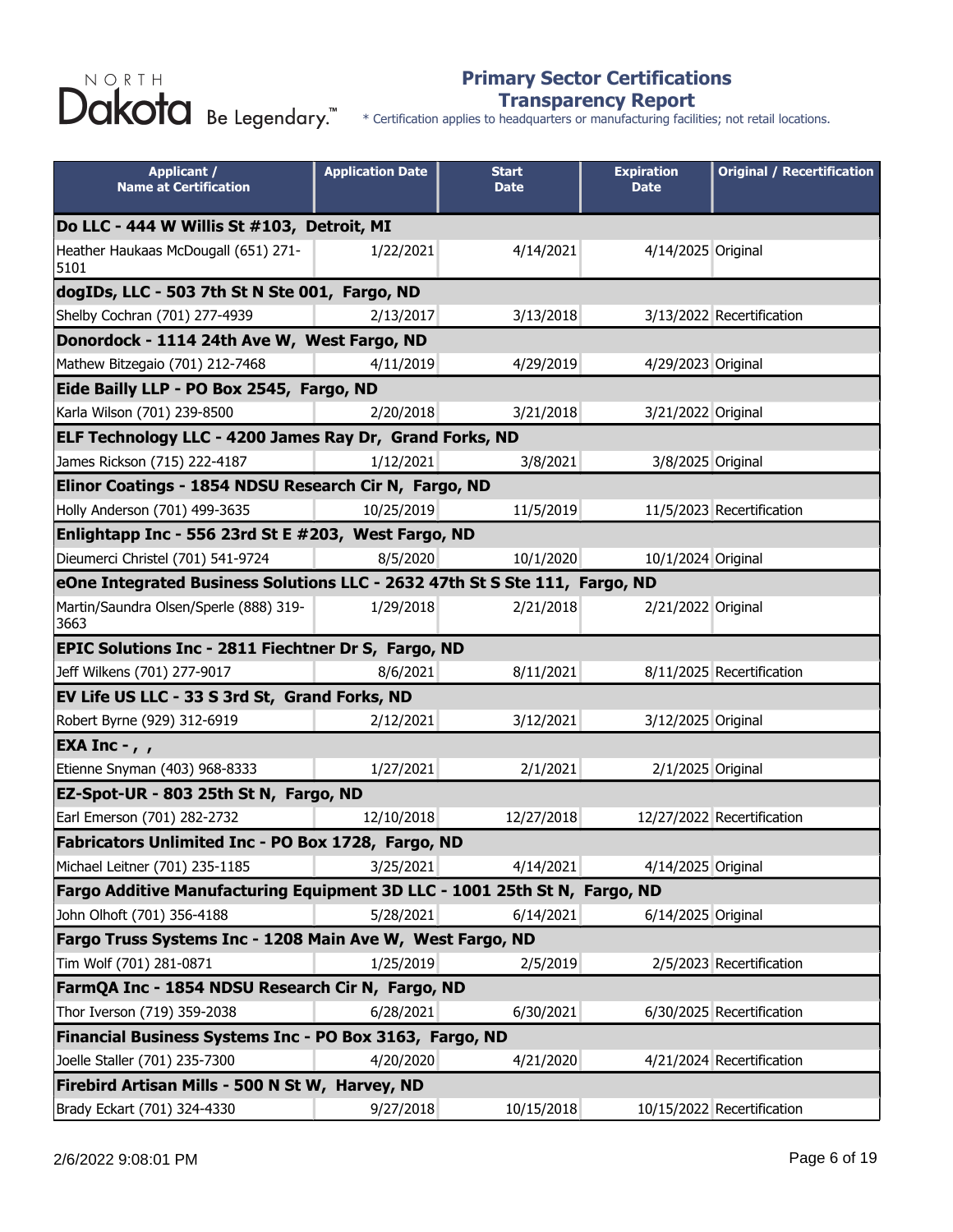#### **Primary Sector Certifications Transparency Report**

| <b>Applicant /</b><br><b>Name at Certification</b>                            | <b>Application Date</b> | <b>Start</b><br><b>Date</b> | <b>Expiration</b><br><b>Date</b> | <b>Original / Recertification</b> |  |
|-------------------------------------------------------------------------------|-------------------------|-----------------------------|----------------------------------|-----------------------------------|--|
| Firefly LLC - 879 Main St W, Mayville, ND                                     |                         |                             |                                  |                                   |  |
| Diane Magidson (701) 788-5556                                                 | 3/16/2020               | 3/26/2020                   |                                  | 3/26/2024 Recertification         |  |
| Flourish Wellness Ecosystem LLC - 2816 39 1/2 Ave S, Fargo, ND                |                         |                             |                                  |                                   |  |
| Andrew Scott (612) 309-5901                                                   | 11/18/2019              | 12/9/2019                   | 12/9/2023 Original               |                                   |  |
| Fund2Save LLC - 5588 Farmstead Ct S, Fargo, ND                                |                         |                             |                                  |                                   |  |
| Mark Teckenburg (701) 219-3377                                                | 9/24/2020               | 10/5/2020                   |                                  | 10/5/2024 Recertification         |  |
| Funshine Express Inc - 926E E Industrial Dr, Dickinson, ND                    |                         |                             |                                  |                                   |  |
| Beth Ehlis (701) 483-8103                                                     | 3/12/2021               | 3/24/2021                   | 3/24/2025 Original               |                                   |  |
| G P K Products Inc - 1601 43rd St N, Fargo, ND                                |                         |                             |                                  |                                   |  |
| Keith Rutherford (701) 277-3225                                               | 1/25/2021               | 2/1/2021                    |                                  | 2/1/2025 Recertification          |  |
| Genesis Feed Technology - 915 2nd St N, Fargo, ND                             |                         |                             |                                  |                                   |  |
| Peter Schott (701) 269-0187                                                   | 3/16/2018               | 4/9/2018                    | 4/9/2022 Original                |                                   |  |
| Genesis Seed Solutions LLC - PO Box 441, Berthold, ND                         |                         |                             |                                  |                                   |  |
| Nathan Fegley (701) 453-2687                                                  | 4/2/2021                | 5/10/2021                   | 5/10/2025 Original               |                                   |  |
| Genovac Antibody Discovery LLC - 1810 NDSU Research Circle N Ste B, Fargo, ND |                         |                             |                                  |                                   |  |
| Brian Walters (701) 850-9775                                                  | 10/1/2020               | 12/30/2020                  | 12/30/2024 Original              |                                   |  |
| Giant Snacks Inc - PO Box 305, Wahpeton, ND                                   |                         |                             |                                  |                                   |  |
| Jessica Rugland (701) 672-1330                                                | 1/21/2022               | 1/26/2022                   |                                  | 1/26/2026 Recertification         |  |
| Glasser Images - PO Box 3190, Bismarck, ND                                    |                         |                             |                                  |                                   |  |
| Jack Glasser (701) 250-2190                                                   | 7/9/2019                | 7/17/2019                   | 7/17/2023 Original               |                                   |  |
| Golden Path Solutions - 144 N Woodcrest Dr N, Fargo, ND                       |                         |                             |                                  |                                   |  |
| Patrick Mineer (701) 866-2620                                                 | 6/5/2019                | 7/11/2019                   | 7/11/2023 Original               |                                   |  |
| GP Turnkey Tharaldson LLC - 3549 153rd Ave SE, Casselton, ND                  |                         |                             |                                  |                                   |  |
| Ryan Carter (701) 347-4000                                                    | 9/21/2021               | 10/4/2021                   | 10/4/2025 Original               |                                   |  |
| Great American Wastewater Solutions LLC - PO Box 307, Stanley, ND             |                         |                             |                                  |                                   |  |
| Gary Schmidt (701) 629-0288                                                   | 5/11/2020               | 5/26/2020                   | 5/26/2024 Original               |                                   |  |
| Green Pavement Solutions LLC - 525 Sherwood Lane, Bismarck, ND                |                         |                             |                                  |                                   |  |
| Michael Knopik (701) 391-0549                                                 | 8/3/2021                | 1/6/2022                    | 1/6/2026 Original                |                                   |  |
| Green Valley Foods LLC - 1509 Hwy 20 S, Devils Lake, ND                       |                         |                             |                                  |                                   |  |
| Lucas Wakefield (701) 351-3967                                                | 6/2/2020                | 6/9/2020                    | 6/9/2024 Original                |                                   |  |
| H2M Inc - 320 N 5th St, Fargo, ND                                             |                         |                             |                                  |                                   |  |
| Dan Altenbernd (701) 261-0939                                                 | 3/20/2020               | 5/6/2020                    | 5/6/2024 Original                |                                   |  |
| Hankinson Renewable Energy LLC - 9230 County Rd 1, Hankinson, ND              |                         |                             |                                  |                                   |  |
| Doug Schultz (701) 242-9400                                                   | 7/12/2018               | 8/22/2018                   |                                  | 8/22/2022 Recertification         |  |
| Harris Machine Company - 1400 N 14th St, Oakes, ND                            |                         |                             |                                  |                                   |  |
| Dana Grosgebauer (701) 742-2536                                               | 11/22/2021              | 1/18/2022                   |                                  | 1/18/2026 Recertification         |  |
| Harvestable LLC - 1218 7th St S, Fargo, ND                                    |                         |                             |                                  |                                   |  |
| Nate Heinold (262) 388-6384                                                   | 10/24/2018              | 10/26/2018                  | 10/26/2022 Original              |                                   |  |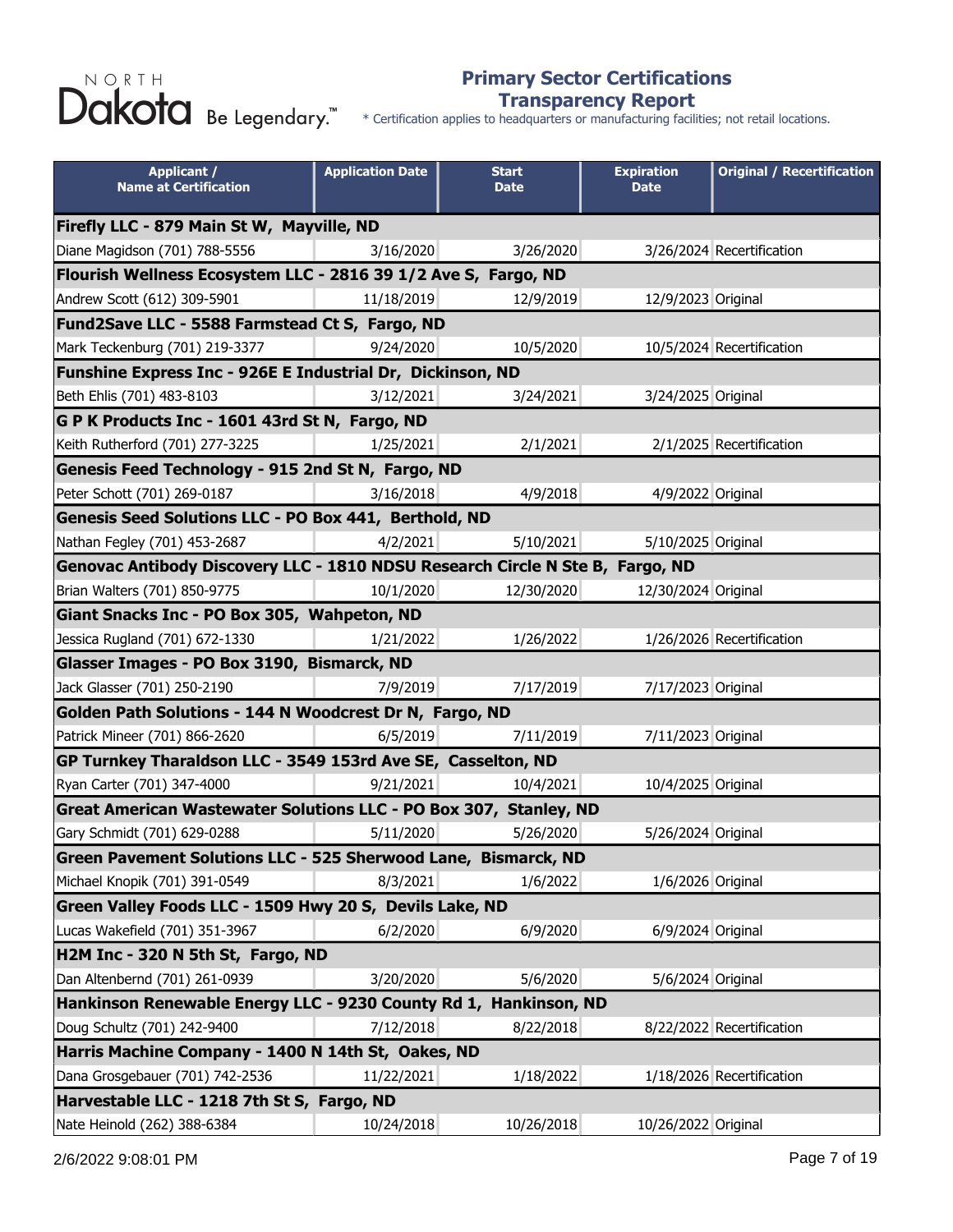#### **Primary Sector Certifications Transparency Report**

\* Certification applies to headquarters or manufacturing facilities; not retail locations.

| <b>Applicant /</b><br><b>Name at Certification</b>                                | <b>Application Date</b> | <b>Start</b><br><b>Date</b> | <b>Expiration</b><br><b>Date</b> | <b>Original / Recertification</b> |
|-----------------------------------------------------------------------------------|-------------------------|-----------------------------|----------------------------------|-----------------------------------|
| Hatton Granite Co - PO Box 245, Hatton, ND                                        |                         |                             |                                  |                                   |
| Blake Wamstad (701) 543-3494                                                      | 2/1/2019                | 2/21/2019                   | 2/21/2023 Original               |                                   |
| Hazer's Auto Wrecking Inc - 811 9th St NE, West Fargo, ND                         |                         |                             |                                  |                                   |
| Daniel Hazer (701) 639-4237                                                       | 3/22/2018               | 6/26/2018                   |                                  | 6/26/2022 Recertification         |
| Healthy Food Ingredients LLC - 4666 Amber Valley Pkwy S, Fargo, ND                |                         |                             |                                  |                                   |
| Brad Hennrich (844) 275-3443                                                      | 4/20/2020               | 4/20/2020                   | 4/20/2024 Original               |                                   |
| Heat Transfer Warehouse Inc - 1501 21st Ave N Ste B, Fargo, ND                    |                         |                             |                                  |                                   |
| Kirk Anton (701) 356-3160                                                         | 3/25/2020               | 4/6/2020                    |                                  | 4/6/2024 Recertification          |
| Hebron Brick Supply Company - 3280 Veterans Blvd S, Fargo, ND                     |                         |                             |                                  |                                   |
| Gene Thurston (701) 799-1013                                                      | 3/16/2021               | 3/24/2021                   | 3/24/2025 Original               |                                   |
| Heimbuch Potatoes LLC - 12064 98th Street SE, Cogswell, ND                        |                         |                             |                                  |                                   |
| Chad Heimbuch (701) 320-0547                                                      | 7/2/2018                | 7/12/2018                   |                                  | 7/12/2022 Recertification         |
| Hellervik Oilfield Technologies LLC - P.O. Box 531, Ray, ND                       |                         |                             |                                  |                                   |
| Gary Minard (701) 425-8087                                                        | 1/24/2022               | 2/1/2022                    | 2/1/2026 Original                |                                   |
| Hoefer Group LLC - 3003 32nd Ave S Ste 240, Fargo, ND                             |                         |                             |                                  |                                   |
| Charles Hoefer (701) 730-3719                                                     | 10/6/2021               | 10/14/2021                  | 10/14/2025 Original              |                                   |
| Home Innovation Holdings - 4816 3rd St E, West Fargo, ND                          |                         |                             |                                  |                                   |
| Jim Newenhouse (701) 793-0943                                                     | 5/29/2018               | 8/1/2018                    | 8/1/2022 Original                |                                   |
| Homeland Hemp Co. LLC - 1403 3rd Ave NW, Mandan, ND                               |                         |                             |                                  |                                   |
| Matthew Marino (701) 426-3796                                                     | 9/16/2019               | 9/24/2019                   | 9/24/2023 Original               |                                   |
| Horn Plastics Inc - 712 38th St N Ste C, Fargo, ND                                |                         |                             |                                  |                                   |
| Jeffrey Haarstick (701) 282-7447                                                  | 1/19/2021               | 2/1/2021                    |                                  | 2/1/2025 Recertification          |
| Horsch LLC - 200 Knutson St, Mapleton, ND                                         |                         |                             |                                  |                                   |
| Leslie Ursel (701) 532-1000                                                       | 8/18/2020               | 10/1/2020                   |                                  | 10/1/2024 Recertification         |
| iconHD LLC - 4000 Garden View Dr Ste 101, Grand Forks, ND                         |                         |                             |                                  |                                   |
| Mike Kuntz (701) 772-4266                                                         | 2/25/2019               | 3/27/2019                   |                                  | 3/27/2023 Recertification         |
| Ideal Aerosmith Inc - 3001 S Washington St, Grand Forks, ND                       |                         |                             |                                  |                                   |
| Stacy Warcup (701) 757-3400                                                       | 7/16/2021               | 7/22/2021                   |                                  | 7/22/2025 Recertification         |
| IDfusion LLC - PO Box 11087, Fargo, ND                                            |                         |                             |                                  |                                   |
| Richard Engen (701) 361-1590                                                      | 7/18/2019               | 7/24/2019                   | 7/24/2023 Original               |                                   |
| ImmunoPrecise Antibodies USA Ltd - 4837 Amber Valley Parkway S, Ste 11, Fargo, ND |                         |                             |                                  |                                   |
| Jennifer Bath (617) 682-2578                                                      | 2/1/2020                | 2/21/2020                   | 2/21/2024 Original               |                                   |
| In the Potter's Hand Inc - 11310 89th St NW, Wildrose, ND                         |                         |                             |                                  |                                   |
| Amy Shaw (701) 539-2256                                                           | 9/3/2019                | 9/24/2019                   | 9/24/2023 Original               |                                   |
| Industrial Rubber Supply USA, Inc - c/o 55 Dunlop Ave, , MB                       |                         |                             |                                  |                                   |
| Kevin Magalas                                                                     | 1/18/2019               | 2/5/2019                    | 2/5/2023 Original                |                                   |
| Infinite Leap Inc - 1022 5th St N, Fargo, ND                                      |                         |                             |                                  |                                   |
| Mark Rheault (701) 361-6006                                                       | 3/11/2020               | 3/26/2020                   | 3/26/2024 Original               |                                   |

2/6/2022 9:08:01 PM Page 8 of 19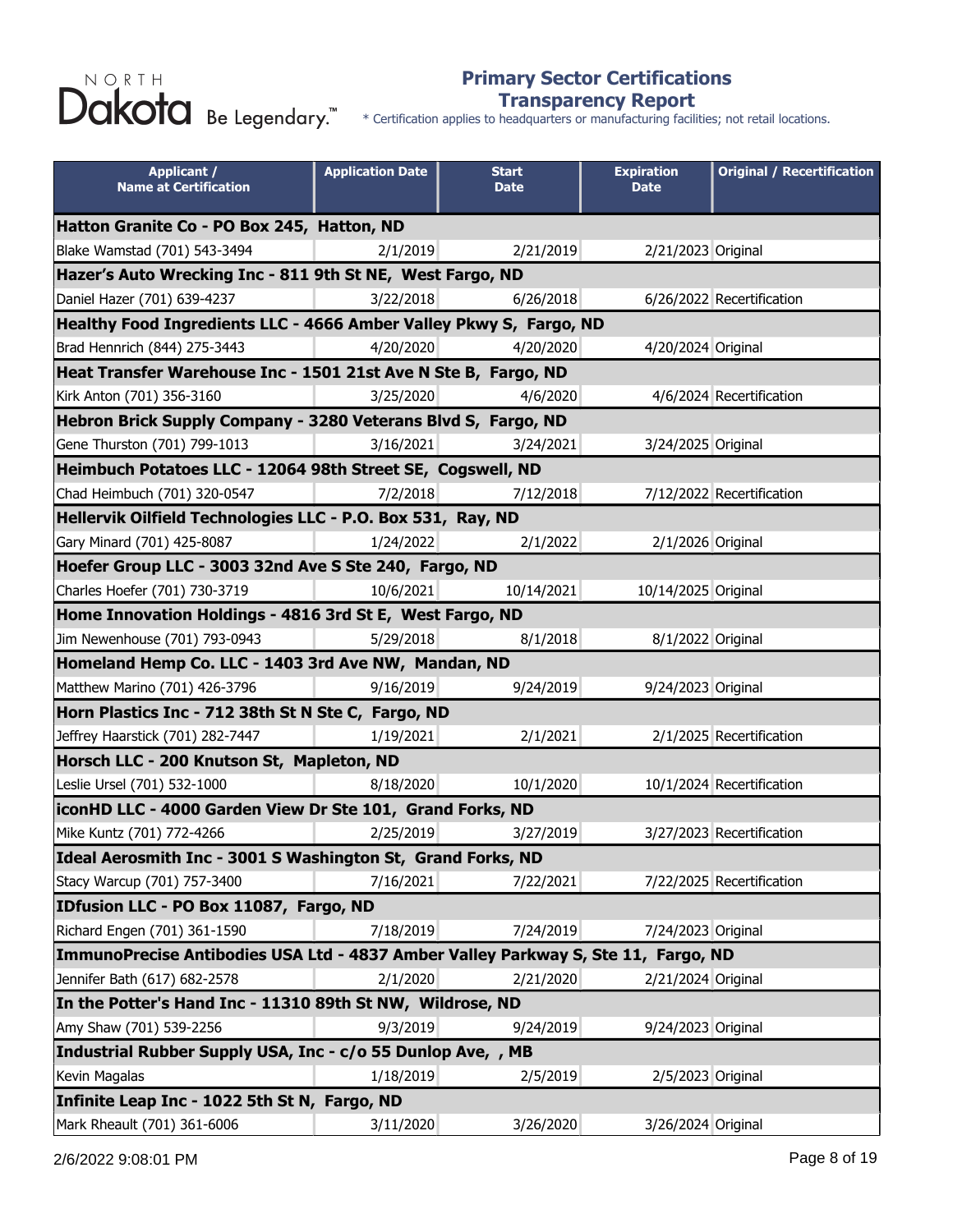#### **Primary Sector Certifications Transparency Report**

\* Certification applies to headquarters or manufacturing facilities; not retail locations.

| <b>Applicant /</b><br><b>Name at Certification</b>                     | <b>Application Date</b> | <b>Start</b><br><b>Date</b> | <b>Expiration</b><br><b>Date</b> | <b>Original / Recertification</b> |
|------------------------------------------------------------------------|-------------------------|-----------------------------|----------------------------------|-----------------------------------|
| Infor Inc - 644 E Beaton Dr Ste B, West Fargo, ND                      |                         |                             |                                  |                                   |
| Shane Waslaski (701) 893-2000                                          | 3/29/2021               | 4/20/2021                   |                                  | 4/20/2025 Recertification         |
| Innovative Solutions, LLC - 2101 Lovett Ave, Bismarck, ND              |                         |                             |                                  |                                   |
| Chris Lorass (701) 751-1919                                            | 9/20/2018               | 10/15/2018                  |                                  | 10/15/2022 Recertification        |
| Integrated Ag Services, LLC - 490 29th St NE, Northwood, ND            |                         |                             |                                  |                                   |
| Jared Hagert (218) 779-8691                                            | 7/22/2019               | 8/5/2019                    | 8/5/2023 Original                |                                   |
| Integrated Steel Solutions - 1551 28th Ave S Ste L, Grand Forks, ND    |                         |                             |                                  |                                   |
| Jon Miskavige (701) 772-4422                                           | 8/30/2019               | 9/24/2019                   | 9/24/2023 Original               |                                   |
| Integrity Steel Supply LLC - 124 Gold Ct, Mapleton, ND                 |                         |                             |                                  |                                   |
| Kelly Behan (701) 364-0333                                             | 5/7/2018                | 5/16/2018                   |                                  | 5/16/2022 Recertification         |
| Integrity Windows By Marvin - 1616 43rd St NW, Fargo, ND               |                         |                             |                                  |                                   |
| Miles Krebs (701) 277-0522                                             | 1/27/2021               | 2/22/2021                   |                                  | 2/22/2025 Recertification         |
| Integrity Windows LLC (North) - PO Box 100, Warroad, MN                |                         |                             |                                  |                                   |
| Megan Loper (701) 364-1100                                             | 3/26/2021               | 4/14/2021                   | 4/14/2025 Original               |                                   |
| Integrity Windows LLC (South) - PO Box 100, Warroad, MN                |                         |                             |                                  |                                   |
| Megan Loper (701) 277-0522                                             | 3/25/2021               | 4/14/2021                   | 4/14/2025 Original               |                                   |
| International Marketing Systems LTD - 1320 5th Ave N, Fargo, ND        |                         |                             |                                  |                                   |
| Jon Golberg (701) 478-0880                                             | 11/27/2020              | 12/10/2020                  | 12/10/2024 Original              |                                   |
| Invigoils LLC - 1107 W Highland Acres Rd, Bismarck, ND                 |                         |                             |                                  |                                   |
| Larry White (701) 471-4698                                             | 3/29/2019               | 4/29/2019                   | 4/29/2023 Original               |                                   |
| Ironworks Welding Inc - PO Box 7, Dickinson, ND                        |                         |                             |                                  |                                   |
| Kristen Coleman (701) 483-8758                                         | 5/5/2021                | 5/17/2021                   |                                  | 5/17/2025 Recertification         |
| Jimbonita's LLC - PO Box 246, Hatton, ND                               |                         |                             |                                  |                                   |
| Jana Gordon (320) 905-3514                                             | 2/8/2021                | 3/8/2021                    | 3/8/2025 Original                |                                   |
| John Deere Electronic Solutions Inc - 1441 44th St N, Fargo, ND        |                         |                             |                                  |                                   |
| Kyle Oetker (701) 451-3800                                             | 3/25/2019               | 3/27/2019                   |                                  | 3/27/2023 Recertification         |
| John Deere Seeding Group Valley City - 1725 7th St SE, Valley City, ND |                         |                             |                                  |                                   |
| Michael Rubino (701) 845-1195                                          | 7/13/2020               | 7/14/2020                   |                                  | 7/14/2024 Recertification         |
| JOHO LLC - 3155 Bluestem Dr #402, West Fargo, ND                       |                         |                             |                                  |                                   |
| James Rohde (701) 799-2075                                             | 10/16/2019              | 10/24/2019                  | 10/24/2023 Original              |                                   |
| JSM Energy Solutions LLC - 3490 Shadow Wood Ln, West Fargo, ND         |                         |                             |                                  |                                   |
| Jeremy Miller (816) 547-5805                                           | 12/9/2021               | 12/27/2021                  | 12/27/2025 Original              |                                   |
| K & K Construction & Repair Inc - PO Box 679, West Fargo, ND           |                         |                             |                                  |                                   |
| Cody Shorman (701) 282-6521                                            | 1/27/2021               | 3/8/2021                    |                                  | 3/8/2025 Recertification          |
| KD Taxidermy - 228123 County Rd E, Athens, WI                          |                         |                             |                                  |                                   |
| Kevin Koeshall (715) 572-1770                                          | 7/13/2020               | 8/14/2020                   | 8/14/2024 Original               |                                   |
| Key-Lix LLC - PO Box 332, Smithfield, UT                               |                         |                             |                                  |                                   |
| Jed Archibald (435) 563-6215                                           | 6/22/2021               | 6/28/2021                   | 6/28/2025 Original               |                                   |

2/6/2022 9:08:01 PM Page 9 of 19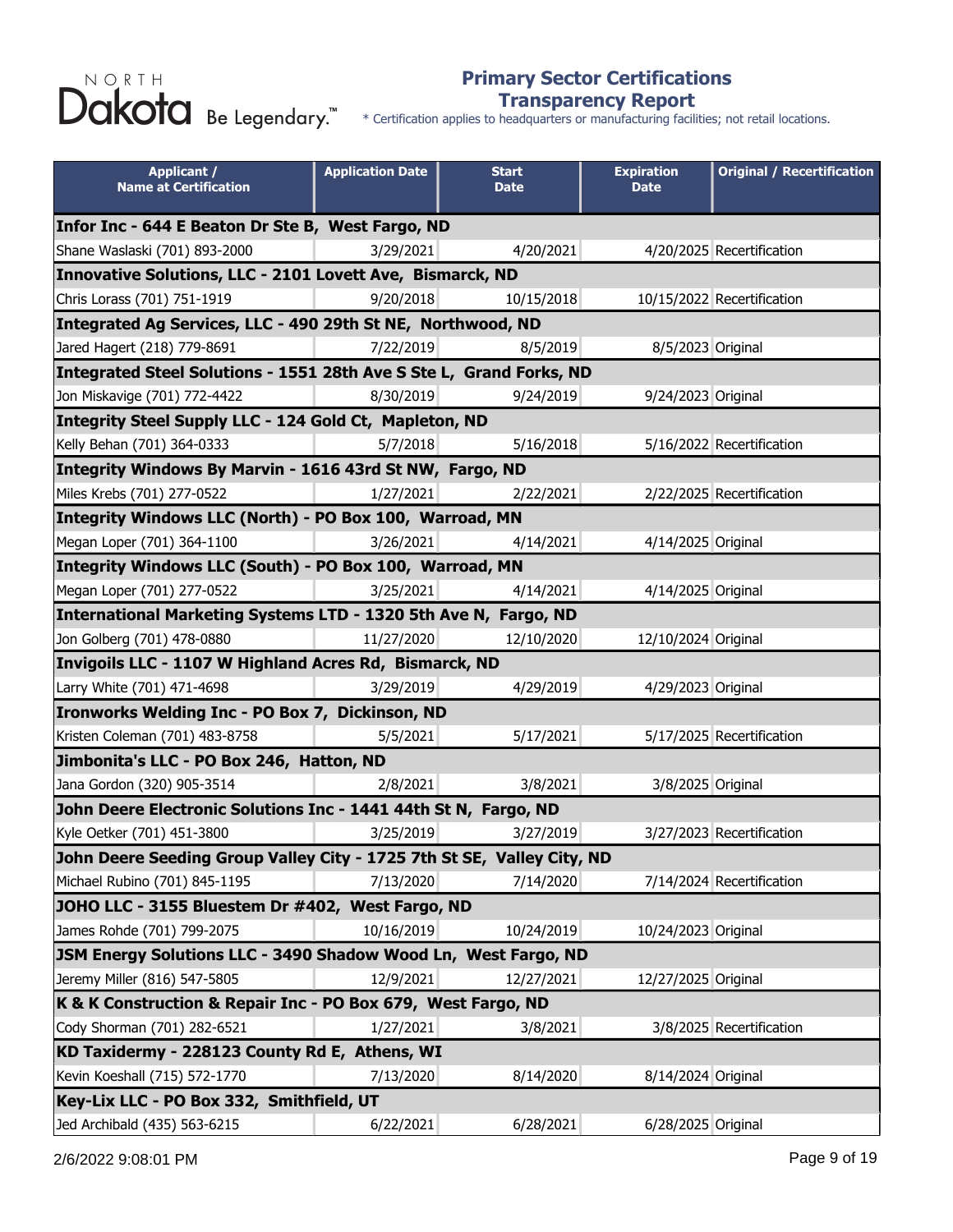#### **Primary Sector Certifications Transparency Report**

| <b>Applicant /</b><br><b>Name at Certification</b>                   | <b>Application Date</b> | <b>Start</b><br><b>Date</b> | <b>Expiration</b><br><b>Date</b> | <b>Original / Recertification</b> |
|----------------------------------------------------------------------|-------------------------|-----------------------------|----------------------------------|-----------------------------------|
| Keystone State Testing LLC - 4949 Queen Ave, Ste 104, Harrisburg, PA |                         |                             |                                  |                                   |
| Russel Krupnitsky (717) 805-7704                                     | 10/23/2018              | 11/22/2018                  | 11/22/2022 Original              |                                   |
| Kitchen Refresh Inc - 4100 Hagen Ave Ste F, Bismarck, ND             |                         |                             |                                  |                                   |
| Chris Reinicke (701) 220-9692                                        | 4/2/2020                | 5/11/2020                   | 5/11/2024 Original               |                                   |
| KMC Enterprises, LLC - 122 1/2 Broadway N, Fargo, ND                 |                         |                             |                                  |                                   |
| Clayton Cottman (800) 684-8235                                       | 1/24/2022               | 1/26/2022                   | 1/26/2026 Original               |                                   |
| Korber Medipak Systems NA Inc - 969 34th Street N, Fargo, ND         |                         |                             |                                  |                                   |
| Traci Jacobson (701) 232-1780                                        | 3/26/2018               | 4/9/2018                    |                                  | 4/9/2022 Recertification          |
| Krampade LLC - 3902 15th Ave S, Grand Forks, ND                      |                         |                             |                                  |                                   |
| Eric Murphy (513) 237-7711                                           | 1/24/2018               | 2/21/2018                   | 2/21/2022 Original               |                                   |
| Labor Tracker LLC - 1404 33rd St SW Ste C, Fargo, ND                 |                         |                             |                                  |                                   |
| Nancy Kelly (701) 306-0486                                           | 5/17/2021               | 6/2/2021                    | 6/2/2025 Original                |                                   |
| LandTrust Inc. - 1203 N. Rouse, 3B, Bozeman, MT                      |                         |                             |                                  |                                   |
| Nic De Castro (406) 223-3254                                         | 1/20/2022               | 1/31/2022                   | 1/31/2026 Original               |                                   |
| Launch Inc - 187 E Warm Springs Rd Ste B193, Las Vegas, NV           |                         |                             |                                  |                                   |
| Wesley Powell (845) 729-5513                                         | 2/4/2021                | 2/23/2021                   | 2/23/2025 Original               |                                   |
| Learn or Teach LLC - 3003 32nd Ave S Ste 240, Fargo, ND              |                         |                             |                                  |                                   |
| Clever Aaron Mukori (469) 877-0439                                   | 12/27/2019              | 1/14/2020                   | 1/14/2024 Original               |                                   |
| Legendary Capital, LLC - 1635 43rd St S, Suite 205, Fargo, ND        |                         |                             |                                  |                                   |
| Samuel Montgomery                                                    | 12/18/2018              | 1/16/2019                   | 1/16/2023 Original               |                                   |
| Leidholm Technologies LLC - 1644 Tom Williams Dr S Ste B, Fargo, ND  |                         |                             |                                  |                                   |
| Tyler Leidholm (701) 566-0668                                        | 4/25/2020               | 5/8/2020                    |                                  | 5/8/2024 Recertification          |
| Leikas Group LLC - 222 N Broadway Ste 208, Fargo, ND                 |                         |                             |                                  |                                   |
| Tommy Leikas (701) 200-4675                                          | 9/10/2019               | 9/24/2019                   |                                  | 9/24/2023 Recertification         |
| Leonardite Products LLC - PO Box 548, Williston, ND                  |                         |                             |                                  |                                   |
| Cherie Harms (701) 572-7659                                          | 7/30/2018               | 8/10/2018                   |                                  | 8/10/2022 Recertification         |
| Levridge LLC - 1320 1st Ave N, Fargo, ND                             |                         |                             |                                  |                                   |
| Michelle Schumacher (218) 220-5403                                   | 1/23/2020               | 2/21/2020                   | 2/21/2024 Original               |                                   |
| LiftEase LLC - 927 36th Ave W, West Fargo, ND                        |                         |                             |                                  |                                   |
| Richard Keller (701) 369-1204                                        | 10/22/2020              | 10/26/2020                  | 10/26/2024 Original              |                                   |
| Lillestol Research LLC - 4450 31st Ave S Ste 101, Fargo, ND          |                         |                             |                                  |                                   |
| Kimberly Peterson (701) 232-7705                                     | 8/18/2020               | 9/2/2020                    |                                  | 9/2/2024 Recertification          |
| Lincoln Therapeutics LLC - 4200 James Ray Dr, Grand Forks, ND        |                         |                             |                                  |                                   |
| J. Kenneth Borgerding (814) 484-1519                                 | 8/12/2021               | 8/24/2021                   | 8/24/2025 Original               |                                   |
| LM Group Holdings - 26497 Rancho Pkwy S, Lake Forest, CA             |                         |                             |                                  |                                   |
| Gary Lovett (909) 636-1518                                           | 7/11/2019               | 7/25/2019                   | 7/25/2023 Original               |                                   |
| Lone Tree Designs Inc - 110 Palmer Rd, Devils Lake, ND               |                         |                             |                                  |                                   |
| Eric Aasmundstad (701) 351-2612                                      | 7/24/2019               | 9/26/2019                   | 9/26/2023 Original               |                                   |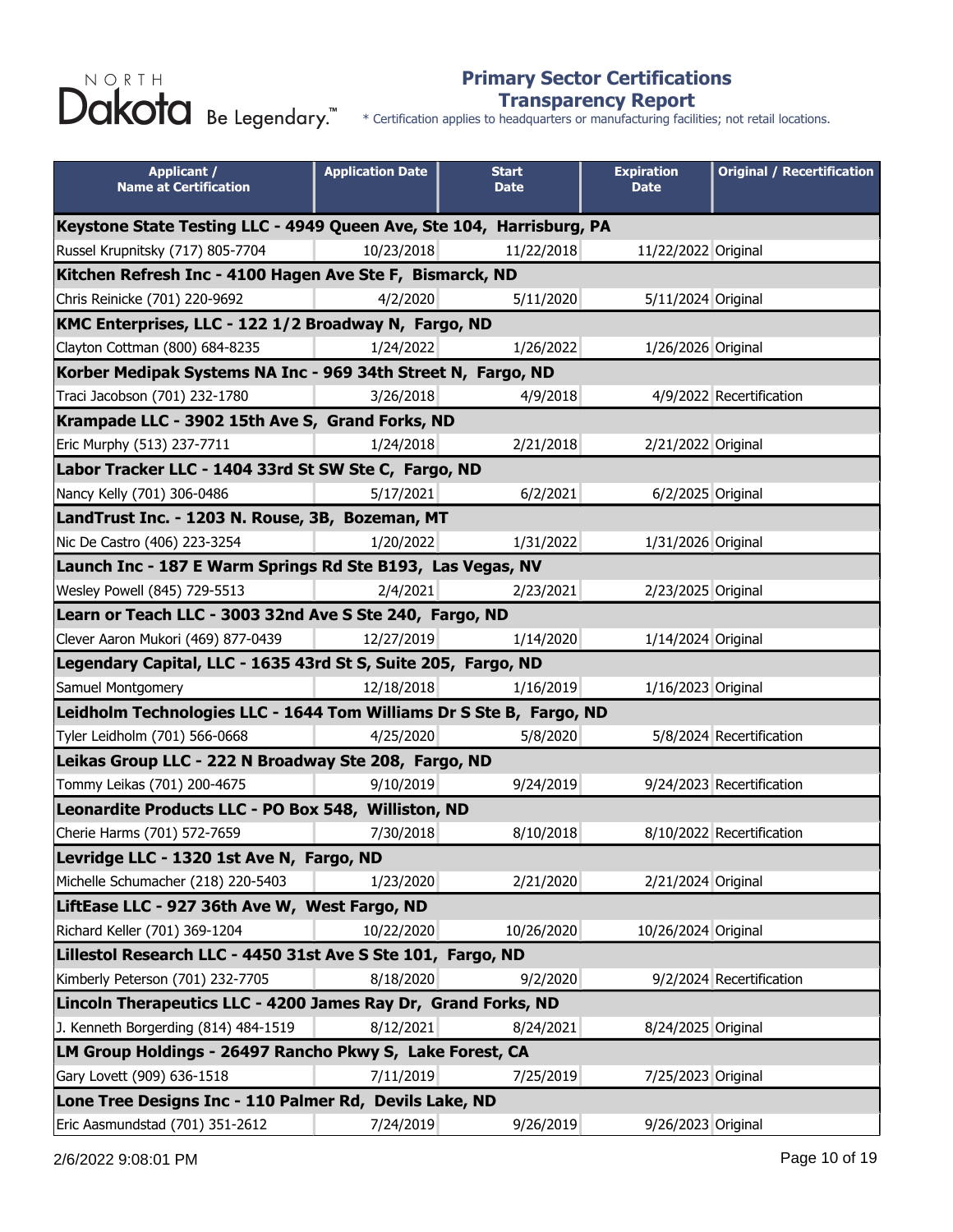#### **Primary Sector Certifications Transparency Report**

| <b>Applicant /</b><br><b>Name at Certification</b>                           | <b>Application Date</b> | <b>Start</b><br><b>Date</b> | <b>Expiration</b><br><b>Date</b> | <b>Original / Recertification</b> |
|------------------------------------------------------------------------------|-------------------------|-----------------------------|----------------------------------|-----------------------------------|
| Lucit LLC - 314 E Thayer Ave Ste 220, Bismarck, ND                           |                         |                             |                                  |                                   |
| Gina Gordon (701) 770-2012                                                   | 1/20/2021               | 2/1/2021                    | 2/1/2025 Original                |                                   |
| M & W Beef Packers Co Inc - PO Box 397, Mandan, ND                           |                         |                             |                                  |                                   |
| Steven Moore (701) 663-2333                                                  | 7/23/2018               | 8/22/2018                   |                                  | 8/22/2022 Recertification         |
| MAINSAVER - North Central, Inc - PO Box 1197, Jamestown, ND                  |                         |                             |                                  |                                   |
| Jerry Szarkowski                                                             | 1/23/2019               | 2/28/2019                   | 2/28/2023 Original               |                                   |
| Marvin Lumber and Cedar Company LLC - PO Box 100, Grafton, MN                |                         |                             |                                  |                                   |
| Megan Loper (701) 352-4077                                                   | 3/24/2021               | 4/5/2021                    | 4/5/2025 Original                |                                   |
| MB Solutions LLC - 4130 94th Ave SW, Taylor, ND                              |                         |                             |                                  |                                   |
| Matt Baca (719) 406-2513                                                     | 4/3/2020                | 4/8/2020                    | 4/8/2024 Original                |                                   |
| McNeilus Steel Inc - 1590 47th St N, Fargo, ND                               |                         |                             |                                  |                                   |
| Chad Wolf (701) 356-5320                                                     | 12/17/2020              | 12/30/2020                  |                                  | 12/30/2024 Recertification        |
| MDU Resources Group Inc (HQ and Shared Services) - PO Box 5650, Bismarck, ND |                         |                             |                                  |                                   |
| Steven Held (701) 530-1700                                                   | 6/18/2019               | 6/25/2019                   |                                  | 6/25/2023 Recertification         |
| MEC Distribution LLC - 3949 Hwy 8 Ste 109, New Town, ND                      |                         |                             |                                  |                                   |
| Scott Larkin (701) 426-6350                                                  | 7/2/2020                | 7/9/2020                    | 7/9/2024 Original                |                                   |
| Meditek LLC - 447 Central Ave Ste A, New York, NY                            |                         |                             |                                  |                                   |
| Asem Nadiem (929) 312-6919                                                   | 11/27/2020              | 12/10/2020                  | 12/10/2024 Original              |                                   |
| Meridian Energy Group Inc - 2070 Business Center Dr Ste 160, Irvine, CA      |                         |                             |                                  |                                   |
| Charles Schwenck (949) 600-6463                                              | 5/28/2020               | 6/29/2020                   | 6/29/2024 Original               |                                   |
| Mid-America Aerotech, Inc. - 159 8th Ave NW, West Fargo, ND                  |                         |                             |                                  |                                   |
| Randall Herman (701) 282-7782                                                | 1/14/2020               | 2/20/2020                   |                                  | 2/20/2024 Recertification         |
| Randal Herman (701) 282-7782                                                 | 10/11/2018              | 10/24/2018                  |                                  | 10/24/2022 Recertification        |
| Midland Garage Door Manufacturing Co - 675 12th Ave NE, West Fargo, ND       |                         |                             |                                  |                                   |
| Mike Wittrock (701) 282-8136                                                 | 8/8/2019                | 8/12/2019                   | 8/12/2023 Original               |                                   |
| Midmach - PO Box 304, Jamestown, ND                                          |                         |                             |                                  |                                   |
| Casey Veil (701) 252-4275                                                    | 1/20/2021               | 2/1/2021                    |                                  | 2/1/2025 Recertification          |
| Midway Metals LLC - 663 N 132nd St, Omaha, NE                                |                         |                             |                                  |                                   |
| Adella Bachman (402) 616-3591                                                | 11/19/2020              | 12/10/2020                  | 12/10/2024 Original              |                                   |
| Midwest AgEnergy Group LLC - 2841 3rd St. SW, Underwood, ND                  |                         |                             |                                  |                                   |
| Jeff Zueger (701) 221-6060                                                   | 9/30/2020               | 11/5/2020                   | 11/5/2024 Original               |                                   |
| Millenium SynthFuels LLC - 4200 James Ray Dr, Grand Forks, ND                |                         |                             |                                  |                                   |
| Lai Kuku (602) 369-3732                                                      | 10/15/2019              | 11/5/2019                   | 11/5/2023 Original               |                                   |
| Minnkota Windows - 2324 Main Ave W, West Fargo, ND                           |                         |                             |                                  |                                   |
| Brad Bushaw (701) 282-7025                                                   | 4/30/2019               | 5/29/2019                   |                                  | 5/29/2023 Recertification         |
| Minot Milling - 5600 4th Ave NE, Minot, ND                                   |                         |                             |                                  |                                   |
| Emmitt Gardner (701) 557-3700                                                | 8/12/2020               | 9/1/2020                    |                                  | 9/1/2024 Recertification          |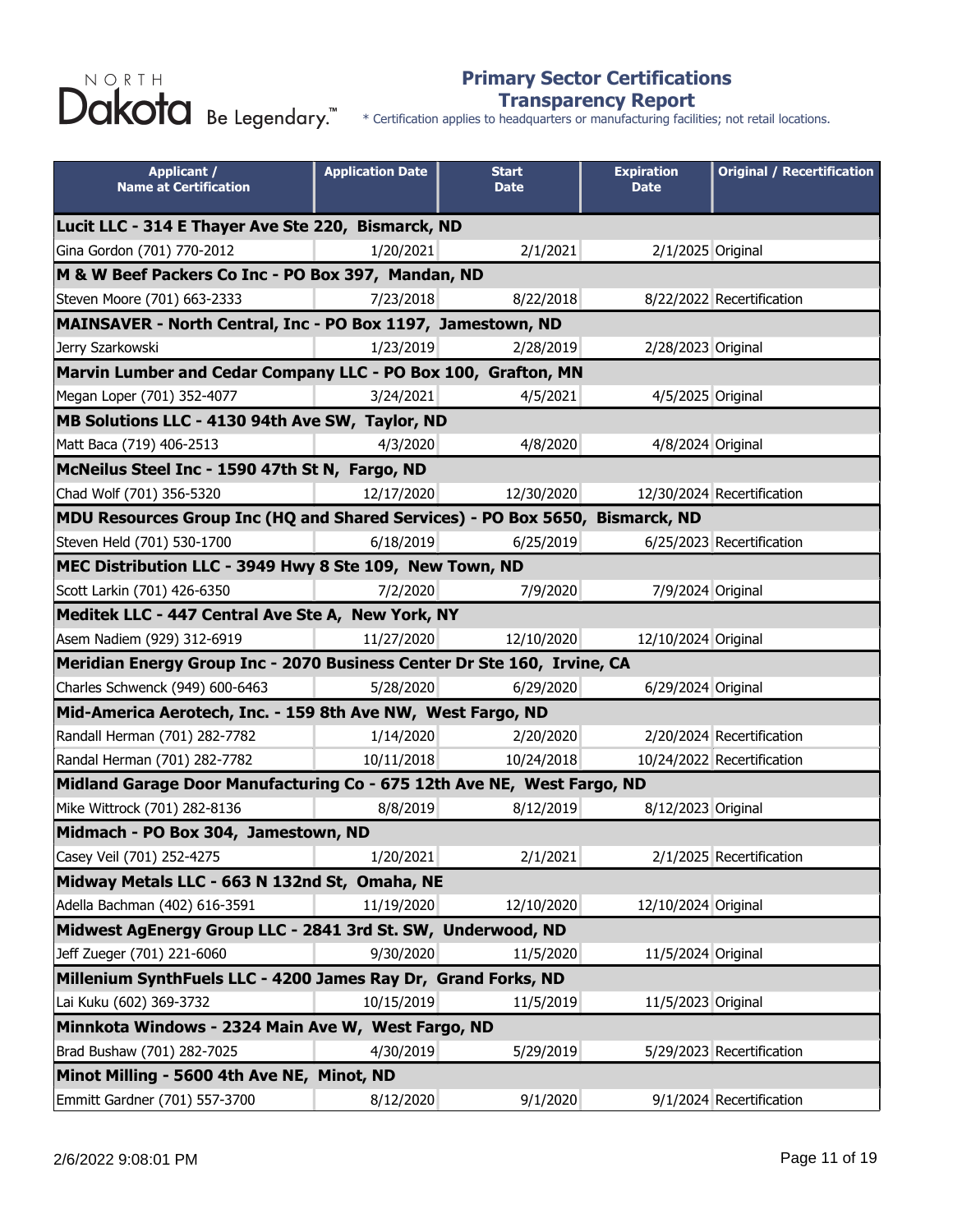#### **Primary Sector Certifications Transparency Report**

| <b>Applicant /</b><br><b>Name at Certification</b>                        | <b>Application Date</b> | <b>Start</b><br><b>Date</b> | <b>Expiration</b><br><b>Date</b> | <b>Original / Recertification</b> |
|---------------------------------------------------------------------------|-------------------------|-----------------------------|----------------------------------|-----------------------------------|
| Mobile Recon Systems LLC - 1213 Rylan Road, Grand Forks, ND               |                         |                             |                                  |                                   |
| Mike Dowell (859) 492-1532                                                | 3/25/2019               | 5/15/2019                   | 5/15/2023 Original               |                                   |
| Mr Spindle Inc - 4039 98th Ave S, Fargo, ND                               |                         |                             |                                  |                                   |
| Bob Matthews (701) 282-3445                                               | 10/28/2020              | 11/5/2020                   |                                  | 11/5/2024 Recertification         |
| Musk Mining LLC - 415 6th Ave N, Grand Forks, ND                          |                         |                             |                                  |                                   |
| Blake William Greiner (701) 215-8612                                      | 8/18/2021               | 8/24/2021                   | 8/24/2025 Original               |                                   |
| MyCreativeShop, Inc - 3003 32nd Ave S, Ste 230-1, Fargo, ND               |                         |                             |                                  |                                   |
| Jason Frueh (701) 238-6809                                                | 7/18/2019               | 8/5/2019                    | 8/5/2023 Original                |                                   |
| ND Coffee Roastery LLC - 5530 Gallatan Circle, Grand Forks, ND            |                         |                             |                                  |                                   |
| Sandi Luck (701) 215-2561                                                 | 2/3/2021                | 2/23/2021                   | 2/23/2025 Original               |                                   |
| ND Flax Mill LLC - 14043 98th St NE, Cavalier, ND                         |                         |                             |                                  |                                   |
| Etty Kiemle (701) 520-3163                                                | 6/25/2020               | 7/9/2020                    | 7/9/2024 Original                |                                   |
| New Age Farming LLC - 4112 154th Ave SE, Durbin, ND                       |                         |                             |                                  |                                   |
| Brady Krchnavy (701) 261-1651                                             | 11/6/2019               | 11/13/2019                  | 11/13/2023 Original              |                                   |
| New World Business Solutions LLC - PO Box 188, Casselton, ND              |                         |                             |                                  |                                   |
| Greg Kempel (701) 361-0773                                                | 6/27/2020               | 7/14/2020                   | 7/14/2024 Original               |                                   |
| Newman Signs Inc - PO Box 1728, Jamestown, ND                             |                         |                             |                                  |                                   |
| Michele Sundeen (701) 252-1970                                            | 9/25/2020               | 10/5/2020                   | 10/5/2024 Original               |                                   |
| NHS Investments LLC - 9 N 3rd St, Grand Forks, ND                         |                         |                             |                                  |                                   |
| Sarah Horak (701) 870-4050                                                | 2/25/2021               | 3/8/2021                    | 3/8/2025 Original                |                                   |
| Nokota Packers Inc - PO Box 151, Buxton, ND                               |                         |                             |                                  |                                   |
| Carissa Olsen (701) 847-2200                                              | 10/21/2021              | 10/27/2021                  | 10/27/2025 Original              |                                   |
| North American Bison LLC - 1502 1st Ave N, Fargo, ND                      |                         |                             |                                  |                                   |
| Tim Lundstrom 612-388-0419                                                | 7/29/2020               | 8/14/2020                   |                                  | 8/14/2024 Recertification         |
| North Dakota Petroleum Equipment Inc - PO Box 1105, Devils Lake, ND       |                         |                             |                                  |                                   |
| Joe Gleason (701) 662-3700                                                | 7/15/2021               | 7/22/2021                   | 7/22/2025 Original               |                                   |
| North Dakota Proppant LLC - 17255 Co Rd 122, New Germany, MN              |                         |                             |                                  |                                   |
| Tim Barth (612) 327-3248                                                  | 4/8/2020                | 4/20/2020                   | 4/20/2024 Original               |                                   |
| North Dakota Soybean Processors, LLC - P.O. BOX 289, MT. VERNON, IN       |                         |                             |                                  |                                   |
| STEVE O'NAN (812) 833-3214                                                | 12/28/2021              | 1/7/2022                    | 1/7/2026 Original                |                                   |
| Northern Pipe Products Inc - 1302 39th St NW, Fargo, ND                   |                         |                             |                                  |                                   |
| Lyle Ganyo (701) 282-7655                                                 | 1/26/2018               | 2/21/2018                   |                                  | 2/21/2022 Recertification         |
| Northern Plains Nitrogen LLP - 3600 Minnesota Dr Ste 575, Grand Forks, MN |                         |                             |                                  |                                   |
| Craig Siiro (701) 738-4895                                                | 6/30/2021               | 7/14/2021                   | 7/14/2025 Original               |                                   |
| Northern Tier Seed Company - PO Box 132, Thompson, ND                     |                         |                             |                                  |                                   |
| William Weber (701) 599-9065                                              | 3/2/2018                | 3/21/2018                   |                                  | 3/21/2022 Recertification         |
| Northland Extraction LLC - 115 8th St S, Moorhead, MN                     |                         |                             |                                  |                                   |
| Brett Erpelding (701) 200-4096                                            | 10/29/2019              | 11/26/2019                  | 11/26/2023 Original              |                                   |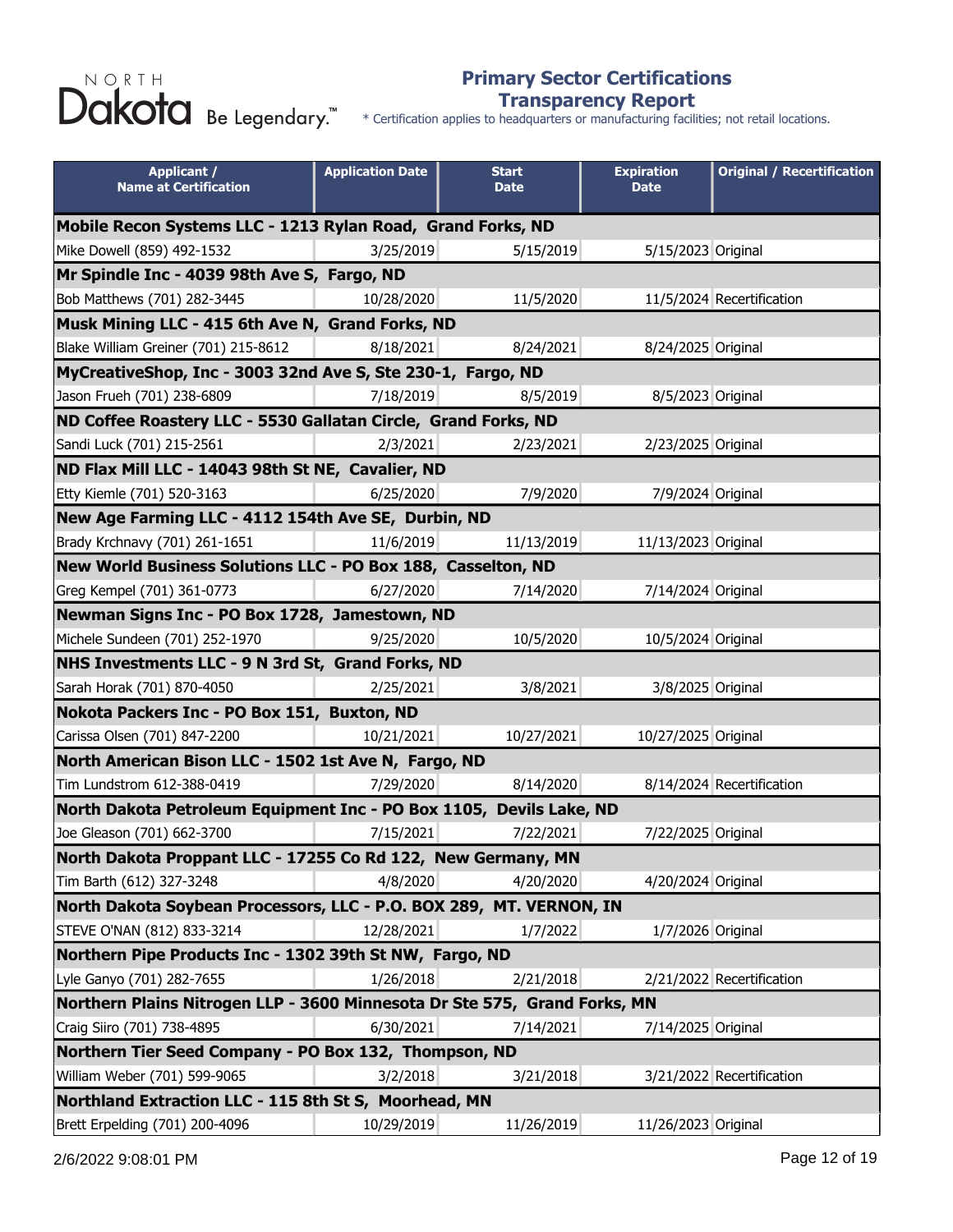#### **Primary Sector Certifications Transparency Report**

| <b>Applicant /</b><br><b>Name at Certification</b>                          | <b>Application Date</b> | <b>Start</b><br><b>Date</b> | <b>Expiration</b><br><b>Date</b> | <b>Original / Recertification</b> |  |
|-----------------------------------------------------------------------------|-------------------------|-----------------------------|----------------------------------|-----------------------------------|--|
| Northland Vapor Company LLC - 115 8th St S, Moorhead, MN                    |                         |                             |                                  |                                   |  |
| Brett Erpelding (701) 200-4096                                              | 8/6/2020                | 9/1/2020                    | 9/1/2024 Original                |                                   |  |
| Northrop Grumman Corp NDS - 601 E Main, New Town, ND                        |                         |                             |                                  |                                   |  |
| Mathew Loken (701) 620-6339                                                 | 7/16/2020               | 9/1/2020                    |                                  | 9/1/2024 Recertification          |  |
| Norwood Sales Inc - 11202 38th St S, Horace, ND                             |                         |                             |                                  |                                   |  |
| Tim Evanson (701) 588-4000                                                  | 7/1/2021                | 7/2/2021                    |                                  | 7/2/2025 Recertification          |  |
| Nu-Tek Food Science LLC - 600 Hwy 169 S #885, St. Louis Park, MN            |                         |                             |                                  |                                   |  |
| Arthur Stickley (952) 683-7556                                              | 1/4/2021                | 1/14/2021                   |                                  | 1/14/2025 Recertification         |  |
| Odra LLC - 705 S 48th St, Grand Forks, ND                                   |                         |                             |                                  |                                   |  |
| Miroslaw Byczynski (701) 757-2133                                           | 3/23/2021               | 4/5/2021                    |                                  | 4/5/2025 Recertification          |  |
| Office Sign Company LLC - 310 NP Ave N, Fargo, ND                           |                         |                             |                                  |                                   |  |
| Jack Yakowicz (701) 526-3835                                                | 6/27/2019               | 7/11/2019                   |                                  | 7/11/2023 Recertification         |  |
| OmniByte Technology Inc - 1854 NDSU Research Cir N Ste 208, Fargo, ND       |                         |                             |                                  |                                   |  |
| Ray Berry (701) 499-3620                                                    | 8/13/2020               | 9/2/2020                    |                                  | 9/2/2024 Recertification          |  |
| On Prairie Software Inc - 1106 Central Ave, Walhalla, ND                    |                         |                             |                                  |                                   |  |
| Nathan Smith (612) 816-0203                                                 | 5/16/2018               | 6/26/2018                   |                                  | 6/26/2022 Recertification         |  |
| Optimal Navigation LLC - c/o Axelo, Austin, TX                              |                         |                             |                                  |                                   |  |
| Pierre Touma (512) 554-8512                                                 | 12/7/2019               | 1/14/2020                   | 1/14/2024 Original               |                                   |  |
| Packet Digital LLC - 201 N 5th St Ste 1500, Fargo, ND                       |                         |                             |                                  |                                   |  |
| Brad Thurow (701) 232-0661                                                  | 3/5/2021                | 3/10/2021                   |                                  | 3/10/2025 Recertification         |  |
| Paisley & Dash LLC - 801 24th Ave S, Fargo, ND                              |                         |                             |                                  |                                   |  |
| Sara Lien (701) 866-1901                                                    | 10/27/2021              | 11/3/2021                   | 11/3/2025 Original               |                                   |  |
| Paragon Pro Manufacturing Solutions, Inc. - 7251 S 42nd St, Grand Forks, ND |                         |                             |                                  |                                   |  |
| Trent Baumer (701) 741-5379                                                 | 5/8/2019                | 6/5/2019                    | 6/5/2023 Original                |                                   |  |
| Patloc Safety Systems LLC - 3000 2nd Ave NW #1, Watford City, ND            |                         |                             |                                  |                                   |  |
| Pat Young (480) 586-0126                                                    | 12/6/2018               | 12/27/2018                  | 12/27/2022 Original              |                                   |  |
| Pedigree Technologies LLC - 4776 28th Ave S Ste 101, Fargo, ND              |                         |                             |                                  |                                   |  |
| Jared Kappel (701) 293-9949                                                 | 6/7/2021                | 6/17/2021                   |                                  | 6/17/2025 Recertification         |  |
| Persistence Data Mining Inc - 9404 Genesee Ave Ste 340, San Diego, CA       |                         |                             |                                  |                                   |  |
| Penelope Nagel (858) 342-3753                                               | 9/14/2021               | 10/5/2021                   | 10/5/2025 Original               |                                   |  |
| Peterson Farms Seed Inc - 3104 164th Ave SE, Harwood, ND                    |                         |                             |                                  |                                   |  |
| Carl Peterson (701) 282-7476                                                | 10/15/2021              | 10/21/2021                  |                                  | 10/21/2025 Recertification        |  |
| PFM Solutions, LLC - 12800 Whitewater Dr, Ste 100, Minnetonka, MN           |                         |                             |                                  |                                   |  |
| Kevin Murphy                                                                | 2/5/2019                | 2/21/2019                   | 2/21/2023 Original               |                                   |  |
| Philadelphia Macaroni Co - 1801 N 36th St, Grand Forks, ND                  |                         |                             |                                  |                                   |  |
| Emmitt Gardner (701) 772-0080                                               | 8/12/2020               | 9/1/2020                    |                                  | 9/1/2024 Recertification          |  |
| Pivotal Edge Inc - PO Box 2636, Bismarck, ND                                |                         |                             |                                  |                                   |  |
| Jay Beyer (701) 223-0543                                                    | 7/24/2020               | 8/14/2020                   |                                  | 8/14/2024 Recertification         |  |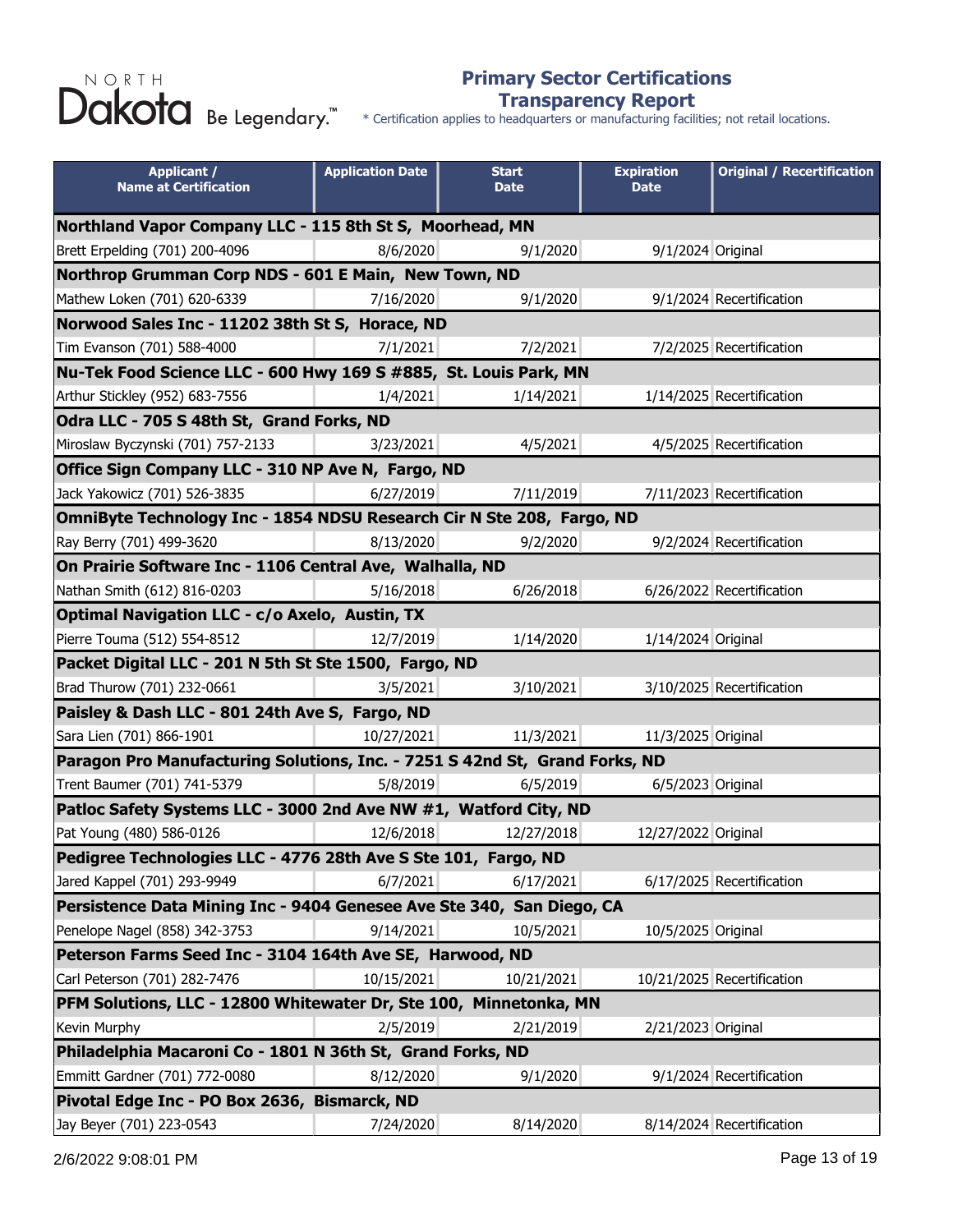#### **Primary Sector Certifications Transparency Report**

\* Certification applies to headquarters or manufacturing facilities; not retail locations.

| <b>Applicant /</b><br><b>Name at Certification</b>                  | <b>Application Date</b>                                    | <b>Start</b><br><b>Date</b> | <b>Expiration</b><br><b>Date</b> | <b>Original / Recertification</b> |  |
|---------------------------------------------------------------------|------------------------------------------------------------|-----------------------------|----------------------------------|-----------------------------------|--|
| Plains Oil Development LLC - 520 White Birch Ct, Appleton, WI       |                                                            |                             |                                  |                                   |  |
| Mark Carlson (920) 915-9992                                         | 10/11/2019                                                 | 10/28/2019                  | 10/28/2023 Original              |                                   |  |
| Plastics Plus Inc - 2021 Lovett Ave, Bismarck, ND                   |                                                            |                             |                                  |                                   |  |
| Joanna Lozensky (701) 223-2115                                      | 8/17/2018                                                  | 8/22/2018                   | 8/22/2022 Original               |                                   |  |
| Pockett - 1017 S 9th St, Grand Forks, ND                            |                                                            |                             |                                  |                                   |  |
| Adam Bergman (701) 740-7001                                         | 9/10/2019                                                  | 9/24/2019                   | 9/24/2023 Original               |                                   |  |
| Powdercoat Specialists LLC - PO Box 11399, Fargo, ND                |                                                            |                             |                                  |                                   |  |
| Adam Fischer (701) 373-0302                                         | 2/8/2021                                                   | 3/5/2021                    | 3/5/2025 Original                |                                   |  |
| Prairie Products LLC - PO Box 2505, Fargo, ND                       |                                                            |                             |                                  |                                   |  |
| Rose Veronica Michael (701) 261-1587                                | 12/10/2018                                                 | 12/27/2018                  | 12/27/2022 Original              |                                   |  |
| PrairieGrit LLC - 326 17th Ave NE, Jamestown, ND                    |                                                            |                             |                                  |                                   |  |
| Shawn Herrick (701) 659-0238                                        | 4/2/2018                                                   | 6/26/2018                   | 6/26/2022 Original               |                                   |  |
| Precision Dental Laboratories Inc - 6 Broadway Ste 200, Fargo, ND   |                                                            |                             |                                  |                                   |  |
| Michael Johnson (701) 280-9089                                      | 3/17/2021                                                  | 3/24/2021                   |                                  | 3/24/2025 Recertification         |  |
| Precision Results Manufacturing Inc - 210 17th St SW, Jamestown, ND |                                                            |                             |                                  |                                   |  |
| Kent Paulson (701) 252-0875                                         | 1/19/2021                                                  | 2/22/2021                   |                                  | 2/22/2025 Recertification         |  |
| Preferred Partner Community, LLC - 3369 39th St S Ste #2, Fargo, ND |                                                            |                             |                                  |                                   |  |
| Andy Solheim (952) 666-9695                                         | 3/25/2019                                                  | 5/13/2019                   | 5/13/2023 Original               |                                   |  |
| Project Phoenix LLC - 5794 62nd St S, Fargo, ND                     |                                                            |                             |                                  |                                   |  |
| Anthony Molzahn (218) 391-3369                                      | 4/27/2021                                                  | 5/10/2021                   |                                  | 5/10/2025 Recertification         |  |
| Pro-Pallet Inc - PO Box 702, West Fargo, ND                         |                                                            |                             |                                  |                                   |  |
| Kari Nelson (701) 281-0431                                          | 10/8/2018                                                  | 10/15/2018                  |                                  | 10/15/2022 Recertification        |  |
| PRx Performance LLC - 4001 32nd St N, Fargo, ND                     |                                                            |                             |                                  |                                   |  |
| Brian Brasch (701) 566-0452                                         | 9/14/2021                                                  | 10/4/2021                   |                                  | 10/4/2025 Recertification         |  |
| QED Embedded LLC - 112 N University Dr Ste 130, Fargo, ND           |                                                            |                             |                                  |                                   |  |
| Edward Schwind (701) 730-3806                                       | 8/4/2020                                                   | 8/14/2020                   |                                  | 8/14/2024 Recertification         |  |
| Quality Boneless Beef Company Inc - PO Box 337, West Fargo, ND      |                                                            |                             |                                  |                                   |  |
| Blair Kemmer (701) 282-0202                                         | 12/19/2019                                                 | 1/14/2020                   | 1/14/2024 Original               |                                   |  |
| R.D. Offutt Company - PO Box 7160, Fargo, ND                        |                                                            |                             |                                  |                                   |  |
| Bill Nielsen (701) 239-8700                                         | 8/26/2020                                                  | 10/1/2020                   |                                  | 10/1/2024 Recertification         |  |
| Rapha Global Corporation - c/o Lon Cummings, Tappen, MN             |                                                            |                             |                                  |                                   |  |
| Lon Cummings (320) 304-4324                                         | 7/15/2019                                                  | 8/5/2019                    | 8/5/2023 Original                |                                   |  |
| Red E LLC - PO Box 704, West Fargo, ND                              |                                                            |                             |                                  |                                   |  |
| Jesse Faul (701) 205-1485                                           | 2/14/2020                                                  | 3/5/2020                    | 3/5/2024 Original                |                                   |  |
| Red River Commodities Inc - PO Box 3022, Fargo, ND                  |                                                            |                             |                                  |                                   |  |
| Ross Larson (701) 282-2600                                          | 3/1/2018                                                   | 3/21/2018                   |                                  | 3/21/2022 Recertification         |  |
|                                                                     | Red River Fabricating Inc - 109 8th Ave NW, West Fargo, ND |                             |                                  |                                   |  |
| Chris Gilleland (701) 282-7590                                      | 1/18/2021                                                  | 2/1/2021                    |                                  | 2/1/2025 Recertification          |  |

2/6/2022 9:08:01 PM Page 14 of 19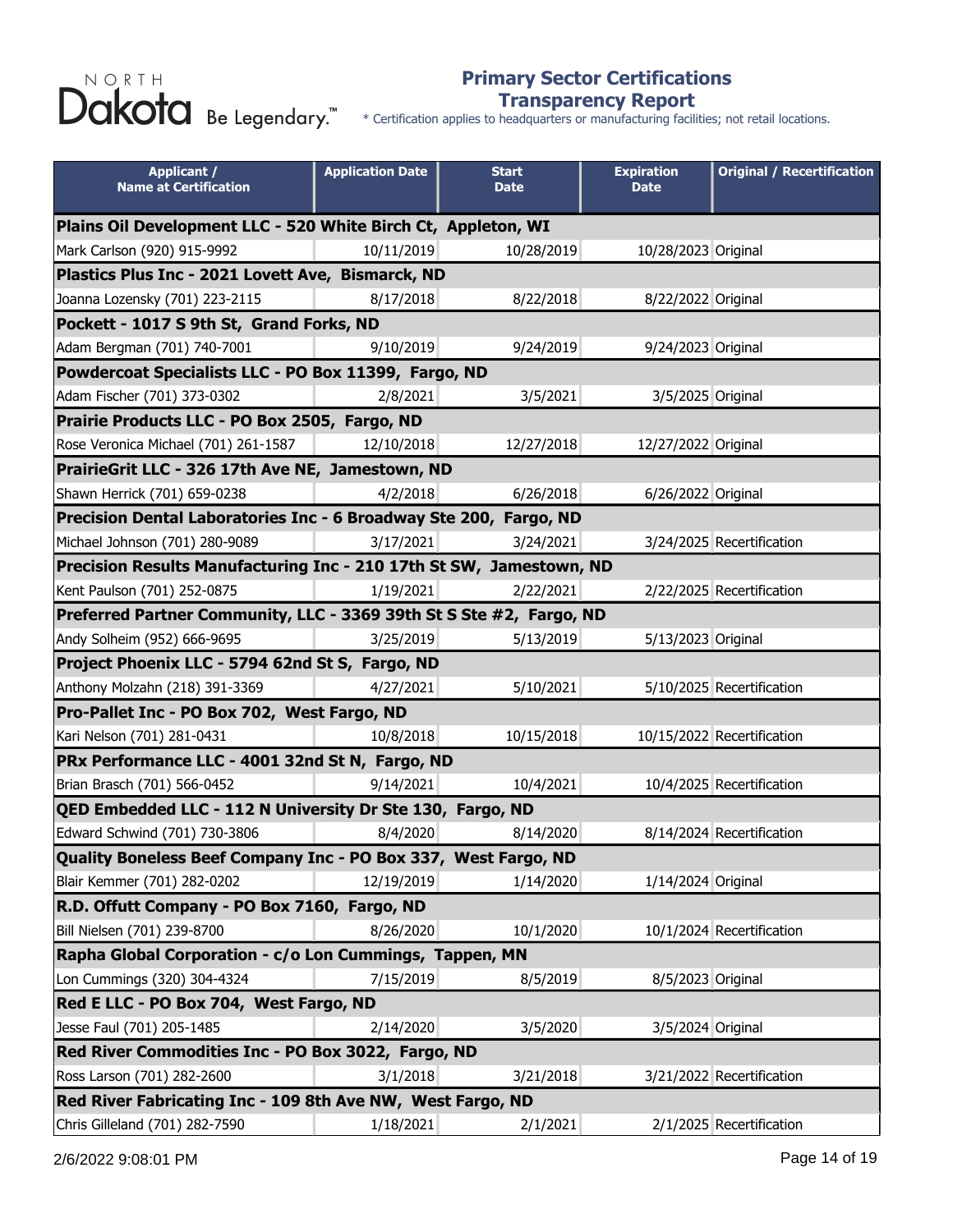#### **Primary Sector Certifications Transparency Report**

| <b>Applicant /</b><br><b>Name at Certification</b>                | <b>Application Date</b> | <b>Start</b><br><b>Date</b> | <b>Expiration</b><br><b>Date</b> | <b>Original / Recertification</b> |  |
|-------------------------------------------------------------------|-------------------------|-----------------------------|----------------------------------|-----------------------------------|--|
| Red River Packaging LLP - 1700 Main Ave W Ste C, West Fargo, ND   |                         |                             |                                  |                                   |  |
| Virginia Deitz (701) 799-1825                                     | 10/13/2021              | 10/18/2021                  | 10/18/2025 Original              |                                   |  |
| Red River Potatoes LLC - 2513 W Shaw Ste 101, Fresno, CA          |                         |                             |                                  |                                   |  |
| Leslie Sagouspe (559) 276-2855                                    | 11/10/2021              | 11/15/2021                  | 11/15/2025 Original              |                                   |  |
| Remington Seeds LLC - 302 4th Ave SE, Mapleton, ND                |                         |                             |                                  |                                   |  |
| Brad Crohn (701) 282-8400                                         | 12/23/2020              | 1/7/2021                    |                                  | 1/7/2025 Recertification          |  |
| Renuvix LLC - 1854 NDSU Research Circle N, Fargo, ND              |                         |                             |                                  |                                   |  |
| Dean Webster (701) 371-8670                                       | 6/16/2019               | 7/1/2019                    |                                  | 7/1/2023 Recertification          |  |
| Rimco Inc - PO Box 95, Neche, ND                                  |                         |                             |                                  |                                   |  |
| Graham Symington (701) 886-7691                                   | 8/6/2019                | 9/17/2019                   | 9/17/2023 Original               |                                   |  |
| Ringside LLC - PO Box 697, Beach, ND                              |                         |                             |                                  |                                   |  |
| Levi Hall (701) 720-6652                                          | 6/18/2019               | 7/8/2019                    | 7/8/2023 Original                |                                   |  |
| Rising Tide Software Inc - 1854 NDSU Research Circle N, Fargo, ND |                         |                             |                                  |                                   |  |
| Chad Knudson (701) 929-9631                                       | 11/12/2019              | 12/9/2019                   | 12/9/2023 Original               |                                   |  |
| RJ Energy Solutions - 1854 NDSU Research Circle, Fargo, ND        |                         |                             |                                  |                                   |  |
| Russel Schell (701) 212-4835                                      | 12/11/2018              | 1/16/2019                   | 1/16/2023 Original               |                                   |  |
| Round Table Hops LLC - 7022 Sunset Ave, Lino Lakes, MN            |                         |                             |                                  |                                   |  |
| Ben Vaughn (651) 272-6571                                         | 6/25/2019               | 7/1/2019                    | 7/1/2023 Original                |                                   |  |
| RTS Shearing LLC - PO Box 1177, Jamestown, ND                     |                         |                             |                                  |                                   |  |
| Pam Szarkowski (701) 252-8608                                     | 3/20/2019               | 3/27/2019                   |                                  | 3/27/2023 Recertification         |  |
| Rugby Manufacturing Company - 515 1st St NE, Rugby, ND            |                         |                             |                                  |                                   |  |
| Jeff Duchscher (701) 776-5722                                     | 5/31/2019               | 6/17/2019                   | 6/17/2023 Original               |                                   |  |
| S&S Water Products LLC - 4512 37th Ave N, Fargo, ND               |                         |                             |                                  |                                   |  |
| Scott Anderson (701) 552-1366                                     | 9/27/2021               | 10/4/2021                   |                                  | 10/4/2025 Recertification         |  |
| SafetySpect Inc - 4200 James Ray Dr #502, Grand Forks, ND         |                         |                             |                                  |                                   |  |
| Kenneth Barton (310) 926-1401                                     | 11/18/2020              | 12/10/2020                  | 12/10/2024 Original              |                                   |  |
| Sapiyen LLC - 1001 25th S N, Fargo, ND                            |                         |                             |                                  |                                   |  |
| Darren Jacoby (701) 412-7151                                      | 10/20/2021              | 10/27/2021                  |                                  | 10/27/2025 Recertification        |  |
| Sazmining Inc - 9641 Eagle Ridge Dr, Bethesda, MD                 |                         |                             |                                  |                                   |  |
| William Szamosszegi (301) 785-1671                                | 7/29/2020               | 8/14/2020                   | 8/14/2024 Original               |                                   |  |
| Scranton Equity Exchange - 12 Hamilton St SE, Scranton, ND        |                         |                             |                                  |                                   |  |
| Michael Wedwick (701) 275-8221                                    | 2/11/2019               | 2/28/2019                   | 2/28/2023 Original               |                                   |  |
| Sentera Inc - 6636 Cedar Avenue South, Minneapolis, MN            |                         |                             |                                  |                                   |  |
| Kris Poulson (701) 730-4553                                       | 12/2/2019               | 1/14/2020                   | 1/14/2024 Original               |                                   |  |
| SESVanderHave - 5908 52nd Ave S, Fargo, ND                        |                         |                             |                                  |                                   |  |
| Stephen Fritz (701) 373-8115                                      | 3/29/2019               | 4/29/2019                   | 4/29/2023 Original               |                                   |  |
| Signum LLC - 11 South Ave West, Richardton, ND                    |                         |                             |                                  |                                   |  |
| Doug Hauck (701) 974-5103                                         | 12/18/2019              | 1/7/2020                    | 1/7/2024 Original                |                                   |  |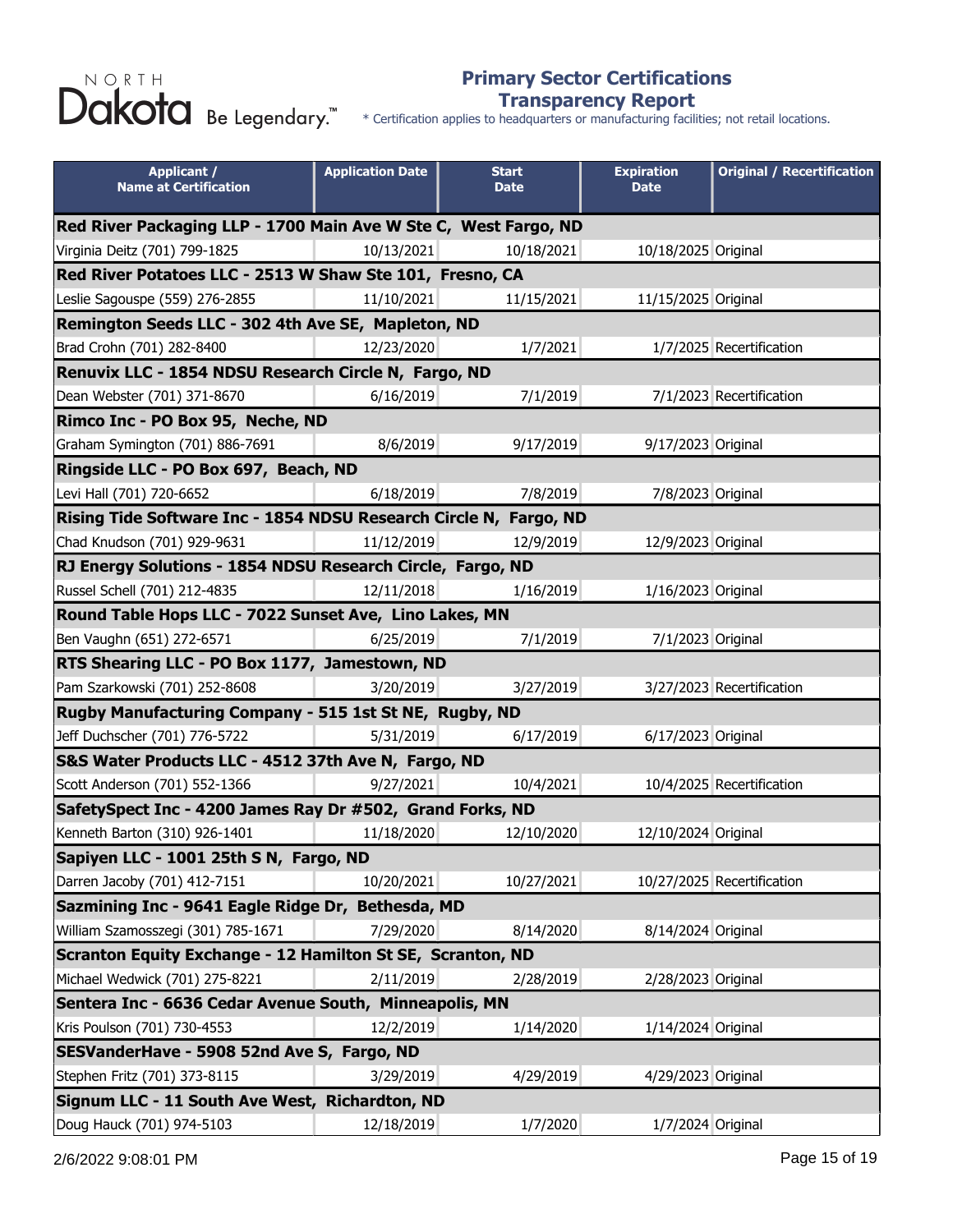#### **Primary Sector Certifications Transparency Report**

| <b>Applicant /</b><br><b>Name at Certification</b>                  | <b>Application Date</b> | <b>Start</b><br><b>Date</b> | <b>Expiration</b><br><b>Date</b> | <b>Original / Recertification</b> |  |
|---------------------------------------------------------------------|-------------------------|-----------------------------|----------------------------------|-----------------------------------|--|
| Simply Connect - 5610 Rowland Road Suite 120, , MN                  |                         |                             |                                  |                                   |  |
| Craig Patnode                                                       | 12/11/2018              | 12/14/2018                  | 12/14/2022 Original              |                                   |  |
| Sisufab LLC - 114 1st Ave W, West Fargo, ND                         |                         |                             |                                  |                                   |  |
| Joseph Karvonen (701) 367-2258                                      | 11/16/2021              | 12/6/2021                   |                                  | 12/6/2025 Recertification         |  |
| SJ Machine Inc - 1610 Governors Dr Ste A, Casselton, ND             |                         |                             |                                  |                                   |  |
| Steve Loegering (701) 347-0155                                      | 12/4/2020               | 1/7/2021                    |                                  | 1/7/2025 Recertification          |  |
| Skycharge LLC - , ,                                                 |                         |                             |                                  |                                   |  |
| Andrea Puiatti +49 1515 5225221                                     | 7/23/2020               | 8/14/2020                   | 8/14/2024 Original               |                                   |  |
| SkySkopes, Inc. - 6008 Highway 2 E, Minot, ND                       |                         |                             |                                  |                                   |  |
| Dan Daffinrud (701) 838-2610                                        | 10/15/2019              | 3/31/2020                   | 3/31/2024 Original               |                                   |  |
| Smooth Investments LLC - 1100 Center St, West Fargo, ND             |                         |                             |                                  |                                   |  |
| Kelly Behan (701) 282-8711                                          | 3/13/2018               | 3/26/2018                   | 3/26/2022 Original               |                                   |  |
| Soaring Eagle Outerwear LLC - 219 S Main St, Minot, ND              |                         |                             |                                  |                                   |  |
| Kathy LaFleur (701) 838-2110                                        | 10/1/2018               | 10/15/2018                  |                                  | 10/15/2022 Recertification        |  |
| Soiltech Wireless Inc - 98a S 200 W, Rupert, ID                     |                         |                             |                                  |                                   |  |
| Ehsan Soltan (202) 705-9993                                         | 8/4/2021                | 8/27/2021                   | 8/27/2025 Original               |                                   |  |
| Solid Comfort Inc - 3931 37th Ave SW, Fargo, ND                     |                         |                             |                                  |                                   |  |
| Rick Laliberte (701) 282-4900                                       | 8/31/2020               | 10/1/2020                   |                                  | 10/1/2024 Recertification         |  |
| South 40 Farm LLC - 23840 Coyote Flats Rd, Rapid City, SD           |                         |                             |                                  |                                   |  |
| John Roswech (701) 209-0204                                         | 5/22/2020               | 5/22/2020                   | 5/22/2024 Original               |                                   |  |
| Spectrum Aeromed LLC - 1815 23rd Ave N, Fargo, ND                   |                         |                             |                                  |                                   |  |
| Holly Jorud (701) 551-3219                                          | 6/29/2020               | 7/9/2020                    | 7/9/2024 Original                |                                   |  |
| Spin Ups LLC - PO Box 5173, Grand Forks, ND                         |                         |                             |                                  |                                   |  |
| Chad Lorenson (701) 740-7726                                        | 4/16/2019               | 5/15/2019                   | 5/15/2023 Original               |                                   |  |
| Standard Industries Inc - 4230 14th Ave N, Fargo, ND                |                         |                             |                                  |                                   |  |
| Robert Arends (701) 282-7550                                        | 1/27/2021               | 2/22/2021                   |                                  | 2/22/2025 Recertification         |  |
| Stax Financial Technologies, Inc - 5047 West Main St, Kalamazoo, MI |                         |                             |                                  |                                   |  |
| David Haukaas (651) 235-5931                                        | 1/22/2021               | 2/23/2021                   | 2/23/2025 Original               |                                   |  |
| Steffes LLC - 3050 Hwy 22 N, Dickinson, ND                          |                         |                             |                                  |                                   |  |
| Peter Rackov (701) 483-5400                                         | 4/27/2020               | 5/8/2020                    |                                  | 5/8/2024 Recertification          |  |
| Stevens Welding and Machine LLC - PO Box 8, Glenburn, ND            |                         |                             |                                  |                                   |  |
| Teralyn Farden (701) 268-3127                                       | 8/31/2021               | 9/9/2021                    | 9/9/2025 Original                |                                   |  |
| Stone Mill LLC - PO Box 253, Richardton, ND                         |                         |                             |                                  |                                   |  |
| Daneen Dressler (701) 974-2106                                      | 6/26/2020               | 7/9/2020                    |                                  | 7/9/2024 Recertification          |  |
| Stoneridge Software LLC - 1320 1st Ave N, Fargo, ND                 |                         |                             |                                  |                                   |  |
| Michelle Schumacher (218) 220-5403                                  | 3/4/2020                | 3/25/2020                   | 3/25/2024 Original               |                                   |  |
| Subzero Energy LLC - 1042 Selkirk Cir, Grand Forks, ND              |                         |                             |                                  |                                   |  |
| Yong Hou (218) 791-3746                                             | 7/31/2020               | 8/14/2020                   | 8/14/2024 Original               |                                   |  |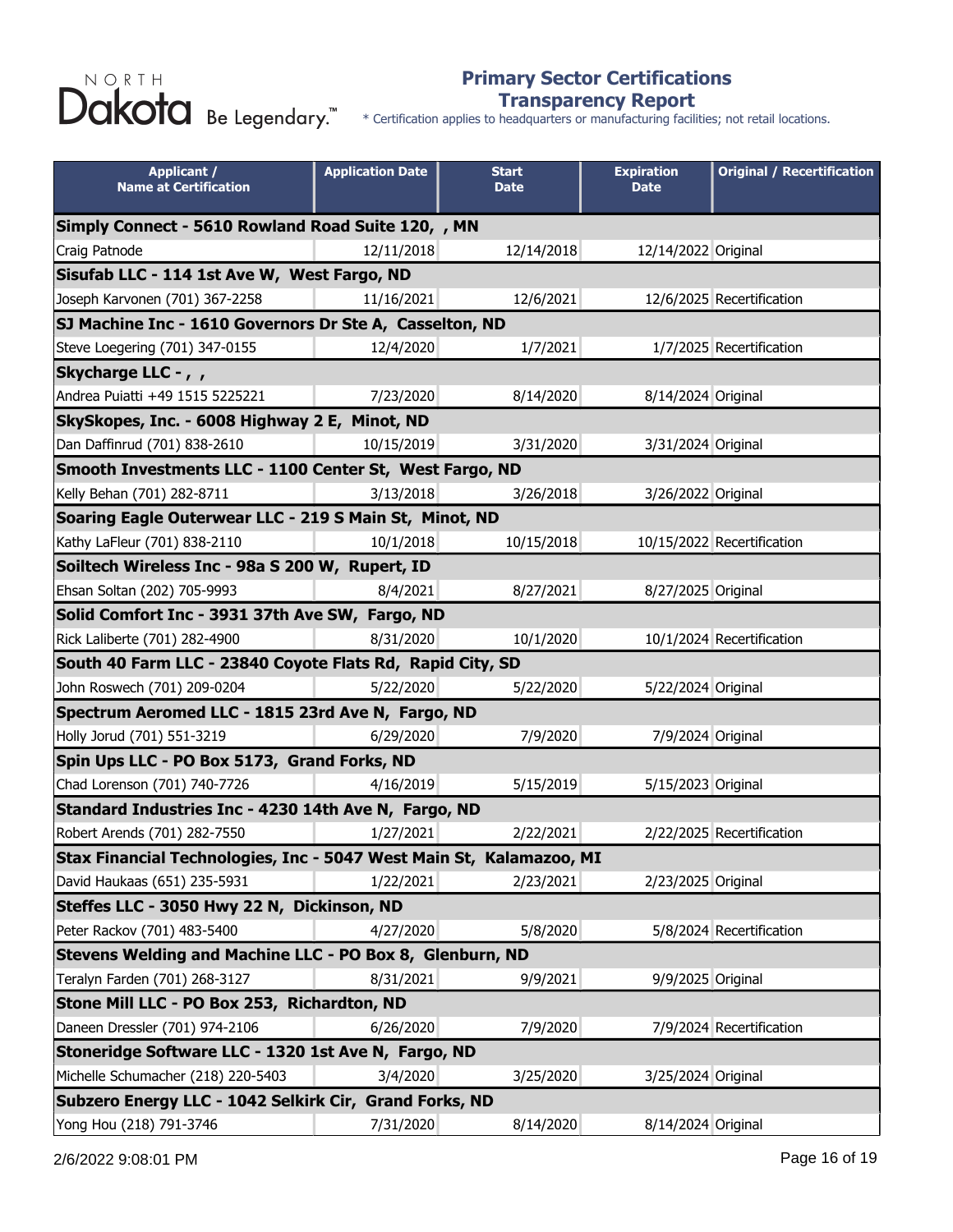#### **Primary Sector Certifications Transparency Report**

| <b>Applicant /</b><br><b>Name at Certification</b>                    | <b>Application Date</b> | <b>Start</b><br><b>Date</b> | <b>Expiration</b><br><b>Date</b> | <b>Original / Recertification</b> |  |
|-----------------------------------------------------------------------|-------------------------|-----------------------------|----------------------------------|-----------------------------------|--|
| Sund Manufacturing Co Inc - PO Box 79, Newburg, ND                    |                         |                             |                                  |                                   |  |
| Lloyd Sund (701) 272-6161                                             | 8/13/2019               | 9/4/2019                    |                                  | 9/4/2023 Recertification          |  |
| SunDog Mining LLC - 2800 S Columbia Rd Ste 129, Grand Forks, ND       |                         |                             |                                  |                                   |  |
| Aaron Hall (701) 330-2006                                             | 3/4/2020                | 3/25/2020                   | 3/25/2024 Original               |                                   |  |
| Swag4you - 1123 N 42nd St, Grand Forks, ND                            |                         |                             |                                  |                                   |  |
| Savanah Simmers (866) 776-7924                                        | 11/25/2019              | 12/9/2019                   | 12/9/2023 Original               |                                   |  |
| Swanson Health Products Inc - 4075 40th Ave S, Fargo, ND              |                         |                             |                                  |                                   |  |
| Josh Jorgenson (701) 356-2700                                         | 3/25/2020               | 4/6/2020                    |                                  | 4/6/2024 Recertification          |  |
| Sweeney Controls Co - 234 28th St S, Fargo, ND                        |                         |                             |                                  |                                   |  |
| Randi Zimney (701) 232-3644                                           | 8/8/2018                | 8/22/2018                   | 8/22/2022 Original               |                                   |  |
| SWEN Products Inc - 619 Main Ave E, West Fargo, ND                    |                         |                             |                                  |                                   |  |
| Robert Schobinger (701) 484-5734                                      | 4/10/2020               | 4/20/2020                   |                                  | 4/20/2024 Recertification         |  |
| Tailorie, Inc. - 3750 32nd Ave S, Grand Forks, ND                     |                         |                             |                                  |                                   |  |
| Brianne Osowski (701) 772-3726                                        | 9/20/2019               | 9/20/2019                   | 9/20/2023 Original               |                                   |  |
| Tau Drones LLC - 975 58th Ave S, Grand Forks, ND                      |                         |                             |                                  |                                   |  |
| Karthik Balaji (651) 494-2221                                         | 4/8/2021                | 4/20/2021                   | 4/20/2025 Original               |                                   |  |
| Tech Mahindra Americas Inc - 4965 Preston Park Blvd, Plano, TX        |                         |                             |                                  |                                   |  |
| Prashant Diggikar (972) 331-6218                                      | 8/9/2018                | 8/22/2018                   |                                  | 8/22/2022 Recertification         |  |
| Technology Applications Group Inc - 810 S 48th St, Grand Forks, ND    |                         |                             |                                  |                                   |  |
| William L. Elmquist (701) 746-1818                                    | 9/12/2018               | 9/17/2018                   |                                  | 9/17/2022 Recertification         |  |
| Tecton Products LLC - PO Box 2712, Fargo, ND                          |                         |                             |                                  |                                   |  |
| Ray Musgrove (701) 277-0209                                           | 1/13/2021               | 2/1/2021                    |                                  | 2/1/2025 Recertification          |  |
| Terhorst Manufacturing Company - PO Box 997, Minot, ND                |                         |                             |                                  |                                   |  |
| Dave Knutson (701) 852-0535                                           | 2/10/2021               | 3/12/2021                   | 3/12/2025 Original               |                                   |  |
| Tetragen Software LLC - 520 Main Ave Ste 701, Fargo, ND               |                         |                             |                                  |                                   |  |
| Skyler Severns                                                        | 1/25/2019               | 2/5/2019                    | 2/5/2023 Original                |                                   |  |
| Texas Bee Supply LLC - 14665 County Rd 633, Blue Ridge, TX            |                         |                             |                                  |                                   |  |
| Lyndon Shook (972) 369-6370                                           | 8/26/2021               | 9/13/2021                   | 9/13/2025 Original               |                                   |  |
| TFC Inc - 19 Holomakani Pl, Lahaina, HI                               |                         |                             |                                  |                                   |  |
| Fadi Ghourani (808) 308-3773                                          | 10/26/2021              | 11/5/2021                   | 11/5/2025 Original               |                                   |  |
| Thaea LLC - 4030 58th Ave S Unit E, Fargo, ND                         |                         |                             |                                  |                                   |  |
| Candice Perea (701) 238-8648                                          | 3/9/2021                | 3/24/2021                   | 3/24/2025 Original               |                                   |  |
| The Koble Group - 3535 S 31st St Ste 205, Grand Forks, ND             |                         |                             |                                  |                                   |  |
| Brady McCrae (701) 757-2380                                           | 3/4/2018                | 3/21/2018                   | 3/21/2022 Original               |                                   |  |
| The Vidar Group, LLC - 1395 S Columbia Rd Ste A #301, Grand Forks, ND |                         |                             |                                  |                                   |  |
| Wesley Shover (360) 270-0814                                          | 4/2/2019                | 4/29/2019                   | 4/29/2023 Original               |                                   |  |
| Thrifty Drug Stores Inc - 6055 Nathan Ln N Ste 200, Plymouth, MN      |                         |                             |                                  |                                   |  |
| Anne Brader (763) 513-4350                                            | 9/13/2021               | 10/4/2021                   |                                  | 10/4/2025 Recertification         |  |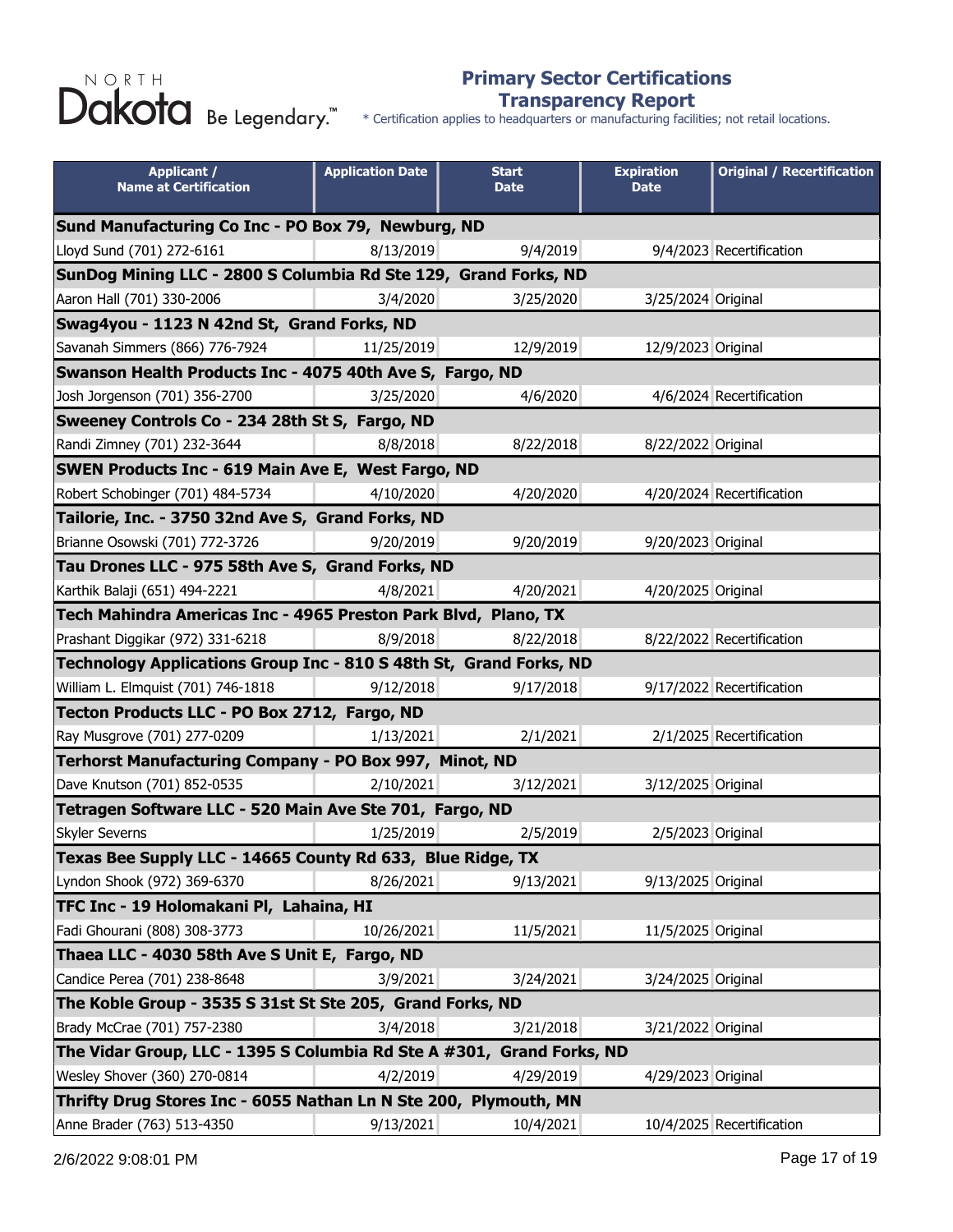#### **Primary Sector Certifications Transparency Report**

| <b>Applicant /</b><br><b>Name at Certification</b>                              | <b>Application Date</b> | <b>Start</b><br><b>Date</b> | <b>Expiration</b><br><b>Date</b> | <b>Original / Recertification</b> |  |
|---------------------------------------------------------------------------------|-------------------------|-----------------------------|----------------------------------|-----------------------------------|--|
| TimeCloud Inc - 1801 23rd Ave N Ste 211, Fargo, ND                              |                         |                             |                                  |                                   |  |
| Mark Cromack (805) 895-9116                                                     | 3/4/2020                | 3/23/2020                   | 3/23/2024 Original               |                                   |  |
| Titan Health Corporation - 1879 S Grandview Ln, Bismarck, ND                    |                         |                             |                                  |                                   |  |
| Karl Dobrzelecki (937) 478-6464                                                 | 9/29/2021               | 10/14/2021                  | 10/14/2025 Original              |                                   |  |
| Titan Machinery Inc (HQ) - 644 East Beaton Dr, West Fargo, ND                   |                         |                             |                                  |                                   |  |
| Joseph Storbakken (701) 356-0130                                                | 12/10/2018              | 5/13/2019                   |                                  | 5/13/2023 Recertification         |  |
| TMI Corporation - 50 S 3rd Ave W, Dickinson, ND                                 |                         |                             |                                  |                                   |  |
| Chris Johnson (701) 456-6716                                                    | 2/16/2021               | 3/5/2021                    |                                  | 3/5/2025 Recertification          |  |
| Triple 8 LLC - PO Box 884, Williston, ND                                        |                         |                             |                                  |                                   |  |
| Steve Kemp (701) 770-8682                                                       | 6/26/2020               | 7/14/2020                   | 7/14/2024 Original               |                                   |  |
| Tri-State Aviation Inc - 1251 Pegasus Rd, Wahpeton, ND                          |                         |                             |                                  |                                   |  |
| Jonathon Klein (701) 642-5777                                                   | 6/6/2018                | 8/1/2018                    | 8/1/2022 Original                |                                   |  |
| TRS Industries Inc - 1230 40 St NW, Fargo, ND                                   |                         |                             |                                  |                                   |  |
| Joy Cossette (701) 277-1749                                                     | 2/2/2021                | 3/8/2021                    |                                  | 3/8/2025 Recertification          |  |
| True North Equipment Co. - 4325 18th Ave S, Grand Forks, ND                     |                         |                             |                                  |                                   |  |
| Shawn Boltz (701) 757-4760                                                      | 6/18/2020               | 6/29/2020                   | 6/29/2024 Original               |                                   |  |
| TrueIT LLC - 4160 98th Ave S, Fargo, ND                                         |                         |                             |                                  |                                   |  |
| Zachary Paulson (701) 205-4506                                                  | 3/19/2020               | 3/31/2020                   | 3/31/2024 Original               |                                   |  |
| TrueNorth Steel Inc (culvert) - 702 13th Ave E, West Fargo, ND                  |                         |                             |                                  |                                   |  |
| Staci Pescion (701) 492-4425                                                    | 5/1/2019                | 5/29/2019                   |                                  | 5/29/2023 Recertification         |  |
| TrueNorth Steel Inc (HQ) - 702 13th Ave E, West Fargo, ND                       |                         |                             |                                  |                                   |  |
| Staci Pescion (701) 492-4474                                                    | 5/1/2019                | 5/29/2019                   |                                  | 5/29/2023 Recertification         |  |
| TrueNorth Steel Inc (steel fab) - 702 13th Ave E, West Fargo, ND                |                         |                             |                                  |                                   |  |
| Staci Pescion (701) 663-0321                                                    | 5/1/2019                | 5/29/2019                   |                                  | 5/29/2023 Recertification         |  |
| TrueNorth Steel Inc (tank) - 702 13th Ave E, West Fargo, ND                     |                         |                             |                                  |                                   |  |
| Staci Pescion (701) 492-4431                                                    | 5/1/2019                | 5/29/2019                   |                                  | 5/29/2023 Recertification         |  |
| TruWeather Solutions Inc - 4200 James Ray Dr, Grand Forks, ND                   |                         |                             |                                  |                                   |  |
| Don Berchoff (703) 915-7639                                                     | 2/16/2020               | 3/31/2020                   | 3/31/2024 Original               |                                   |  |
| Tufte Enterprises LLC - 3336 39th St S, Fargo, ND                               |                         |                             |                                  |                                   |  |
| Nick Tufte (701) 282-2902                                                       | 9/1/2020                | 10/5/2020                   |                                  | 10/5/2024 Recertification         |  |
| Two Track Malting, LLC - 1651 7th St NE, Goodrich, ND                           |                         |                             |                                  |                                   |  |
| Jared Stober (701) 595-3388                                                     | 6/26/2020               | 7/9/2020                    |                                  | 7/9/2024 Recertification          |  |
| U.S. Foods & Pharmaceuticals LLC - 120 W Sweet Ave Ste 9, Bismarck, ND          |                         |                             |                                  |                                   |  |
| Rajan Vembu (608) 278-1293                                                      | 12/9/2021               | 12/28/2021                  | 12/28/2025 Original              |                                   |  |
| Valley Fiber Processing Inc - 2222 7th Ave, Fargo, ND                           |                         |                             |                                  |                                   |  |
| Justin Berg (701) 729-5312                                                      | 12/8/2021               | 12/27/2021                  | 12/27/2025 Original              |                                   |  |
| Vigilant Aerospace Systems Inc - 13905 Quail Pointe Dr Ste A, Oklahoma City, OK |                         |                             |                                  |                                   |  |
| Kraettli Epperson (405) 445-7224                                                | 9/5/2021                | 10/4/2021                   |                                  | 10/4/2025 Recertification         |  |